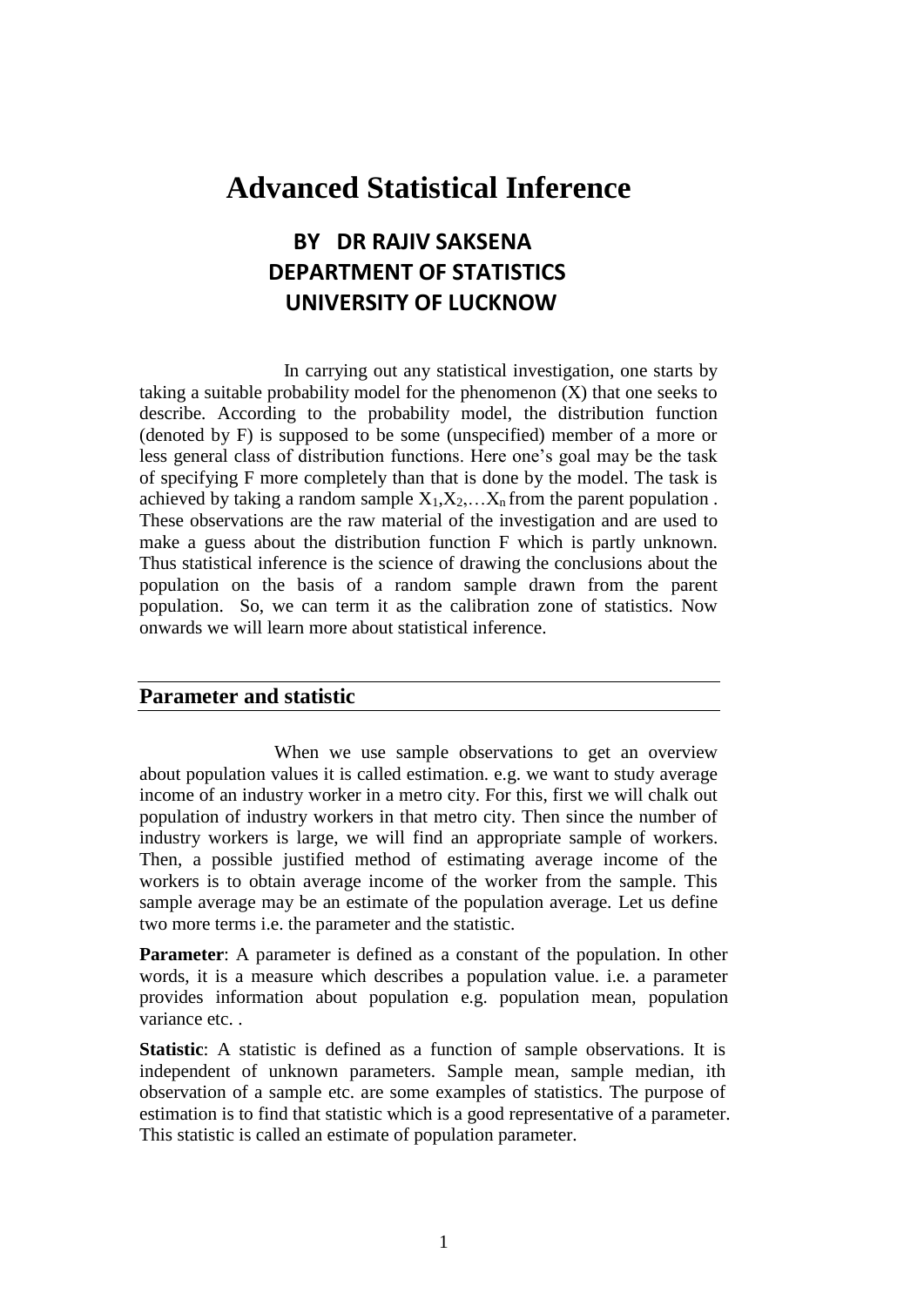The Estimation, thus, is that branch of statistics where we learn about finding an estimate of population parameter through statistic .

Suppose the population under investigation is having the density function f(x;  $\theta_1$ ,  $\theta_2$ ,  $\theta_3$ ,..,  $\theta_m$ ), where x is the variate and  $\theta_1$ ,  $\theta_2$ ,...,  $\theta_m$  are m parameters of the distribution. For example, in the case of normal distribution, the density function can be written as N(x;  $\mu$ ,  $\sigma^2$ ). Suppose X<sub>i</sub> (i = 1,2,.., n) are n observations of a random sample. In estimation problems, we define estimators, for one or more of the parameters in terms of the sample values and these estimators, naturally will be functions of the sample values.

### **Parametric and non-parametric methods**

 In the development of Statistical methods ,the techniques of inference that were first to appear were those which involved many assumptions about the distribution of sample values  $X_1, X_2, \ldots, X_n$ . In most of the cases, it is assumed that these are i.i.d. normal variables. In any case, it would be assumed that the joint distribution has a particular parametric form like normal or exponential , only some or all of the parameters may be unknown. Statistical inference in these cases would relate solely to the value or values of some or all of the unknown parameters .This is called **parametric inference.**

Comparatively, a large number of methods of inference have been developed in Statistics which do not make too many assumptions about the distribution of  $X_1, X_2, \ldots, X_n$  . It may, simply be assumed that these are i.i.d. random variables having a common continuous distribution but no parametric form of the common distribution may be assumed. Statistical inference under such a set up is called **non parametric inference.** 

## **Likelihood function of sample values**

Let  $X_1, X_2, \ldots, X_n$  be a random sample of size n taken from the population whose

p.d.f. or p.m.f. is  $f(x,\theta)$ ,  $\theta$  is the parameter .  $\theta$  may be single or vector valued. Then, likelihood function of sample values denoted by L or  $L(x_1,x_2,...x_n;\theta)$ , is defined as

L=L(
$$
x_1,x_2,...x_n
$$
 ;  $\theta$ )  
=f( $x_1,\theta$ ). f( $x_2,\theta$ )...... f( $x_n,\theta$ )  
 $\begin{array}{r}\nn \\
= \prod_{i=1}^n f(x_i,\theta)\n\end{array}$ 

Actually, likelihood function of sample values gives the probability of getting a specific sample of size n from the population .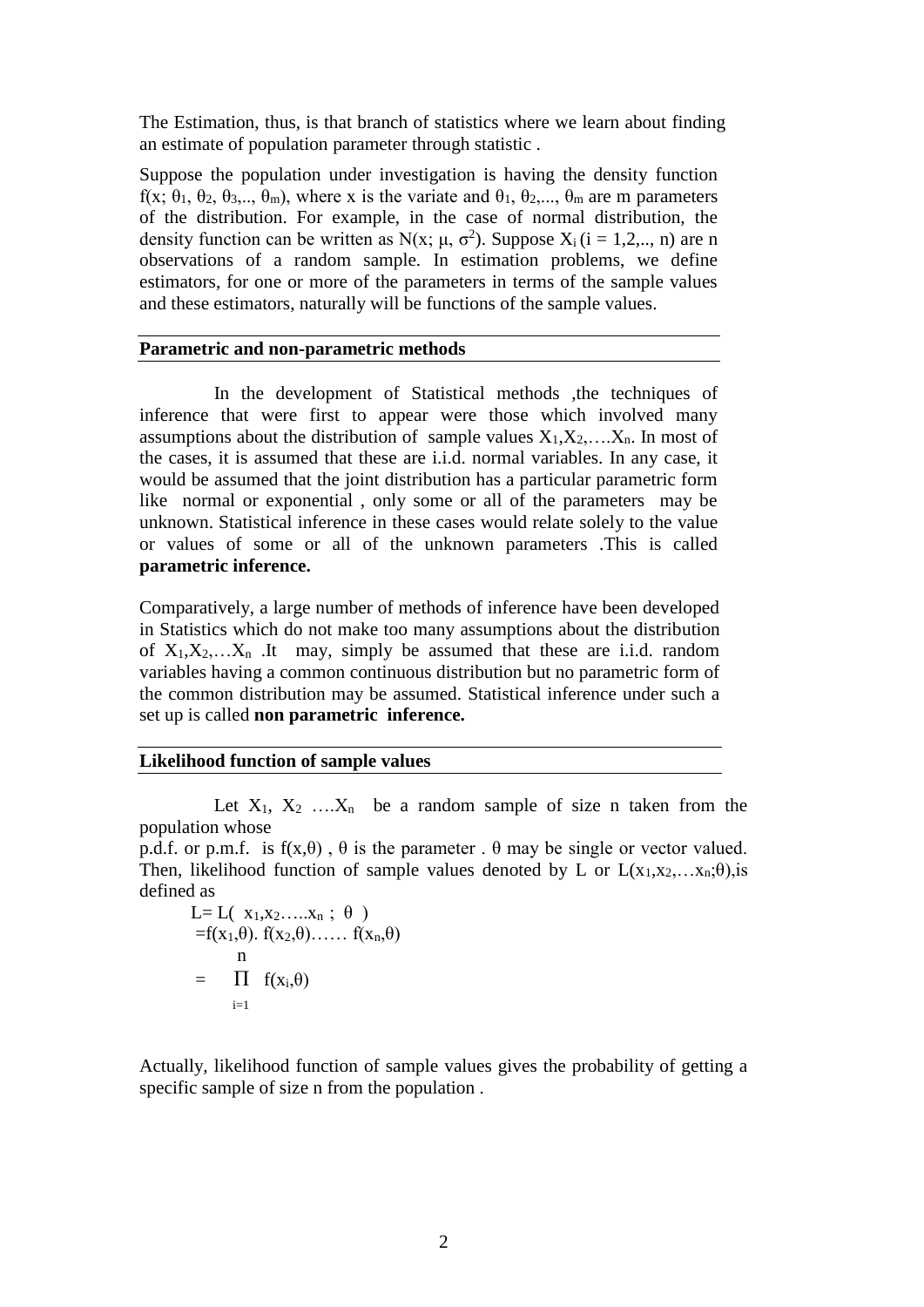#### **Likelihood function**

1. Let  $x_1, x_2, \ldots, x_n$  be a random sample from a N  $(\mu, \sigma^2)$ . Then

$$
f(x) = \frac{1}{\sigma\sqrt{2\pi}}\exp\left(-\frac{1}{2}\left(\frac{x-\mu}{\sigma}\right)^2\right), \quad -\infty < x < \infty
$$

and the likelihood function of sample values is

$$
L = \left[\frac{1}{\sigma\sqrt{2\pi}}\right]^n \exp{-\frac{1}{2}\sum_{i=1}^n \left(\frac{x-\mu}{\sigma}\right)^2}
$$

2. If a random sample of size n has been taken from a Poisson population with p.m.f.

$$
f(x) = e^{-\lambda} \lambda^x / x!
$$
, where  $0 < \lambda < \infty$ ,  $x = 0,1,2,...$ ,  $\infty$ 

then likelihood function of the sample values is

$$
L = (e^{-n\lambda} \cdot \lambda^{\sum x} ) / x_1! x_2! \dots x_n!
$$

3. For a random sample drawn from a binomial population with parameters n and p , i.e. with p.m.f.

$$
f(x) = {}^{n}C_{x} \cdot p^{x} \cdot (1-p) \, {}^{n-x}
$$

the likelihood function is

$$
L = {}^{n}C_x \cdot p^x \cdot (1-p) {}^{n-x}
$$

 It is important to note that the likelihood function in the case of binomial distribution is same as its p.m.f. .

4. For a random sample of size n from uniform population with p.d.f .

$$
f(x_i, \theta) = 1/\theta , 0 < x < \theta , 0 < \theta < \infty
$$
  
= 0 other wise

the likelihood function is

$$
L = \prod_{i=1}^{n} f(x_i, \theta)
$$
  
=  $(1/\theta)^n$ ;  $0 \le x_1, x_2, ..., x_n \le \theta$ .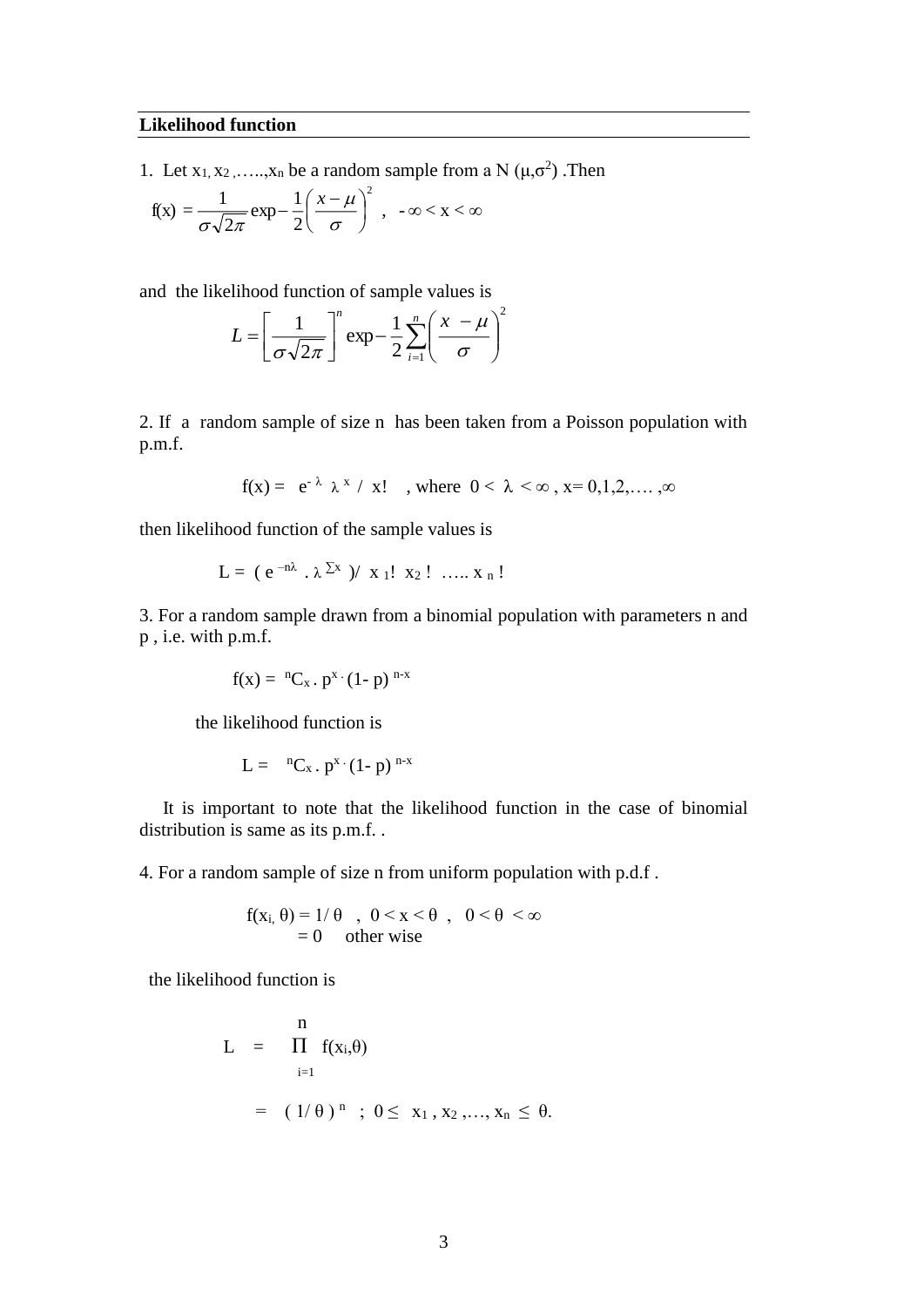#### **Sampling distribution**

 Statistical inference helps us to estimate the unknown parameter using statistics. We first obtain the statistic and on that basis we estimate the parameter. As we are aware a number of different samples can be obtained from the population. The values of the statistic computed from these different samples may not be equal. In statistical terms we can say that a statistic is a variable quantity whose value changes with each sample. Since each sample is obtained through some specified procedure and a probability of drawing each sample already exists, certain probability is also associated with each value of statistic. So we may say that a statistic is a random variable which takes on certain values with some probability law.

The probability distribution of a statistic is called its **sampling distribution**.

Thus the probability distribution of sample mean is called the sampling distribution of sample mean, and probability distribution of sample variances is called the sampling distribution of sample variance. In the same way we can have sampling distributions of sample proportion, sample median or of any other statistic we want to use.

Further it is also very important to note that the sampling distribution of a statistic is dependent on the size of the population, the size of the sample and on the method by which the units are selected in the sample.

1. If a sample of size n is taken from a normal distribution N ( $\mu$ ,  $\sigma^2$ ) with known variance of the population is known , then the sample mean is found to be normally distributed with mean  $\mu$  and variance  $\sigma^2/n$  i.e.

$$
\overline{X} \sim N(\mu, \sigma^2/n) .
$$

2. If the sample is taken from a normal distribution with unknown variance, then

$$
\frac{\overline{(X - \mu)\sqrt{n}}}{s} \sim t_{n-1},
$$
  
Where  $s^2 = \frac{1}{n-1} \sum_{i=1}^n (x_i - \overline{x})^2$ 

3. The distribution of sample median, say m from a normal population N ( $\mu$ , $\sigma^2$ ) is also a normal and is represented as

$$
m \sim N(\mu, (\pi \sigma^2)/2n)
$$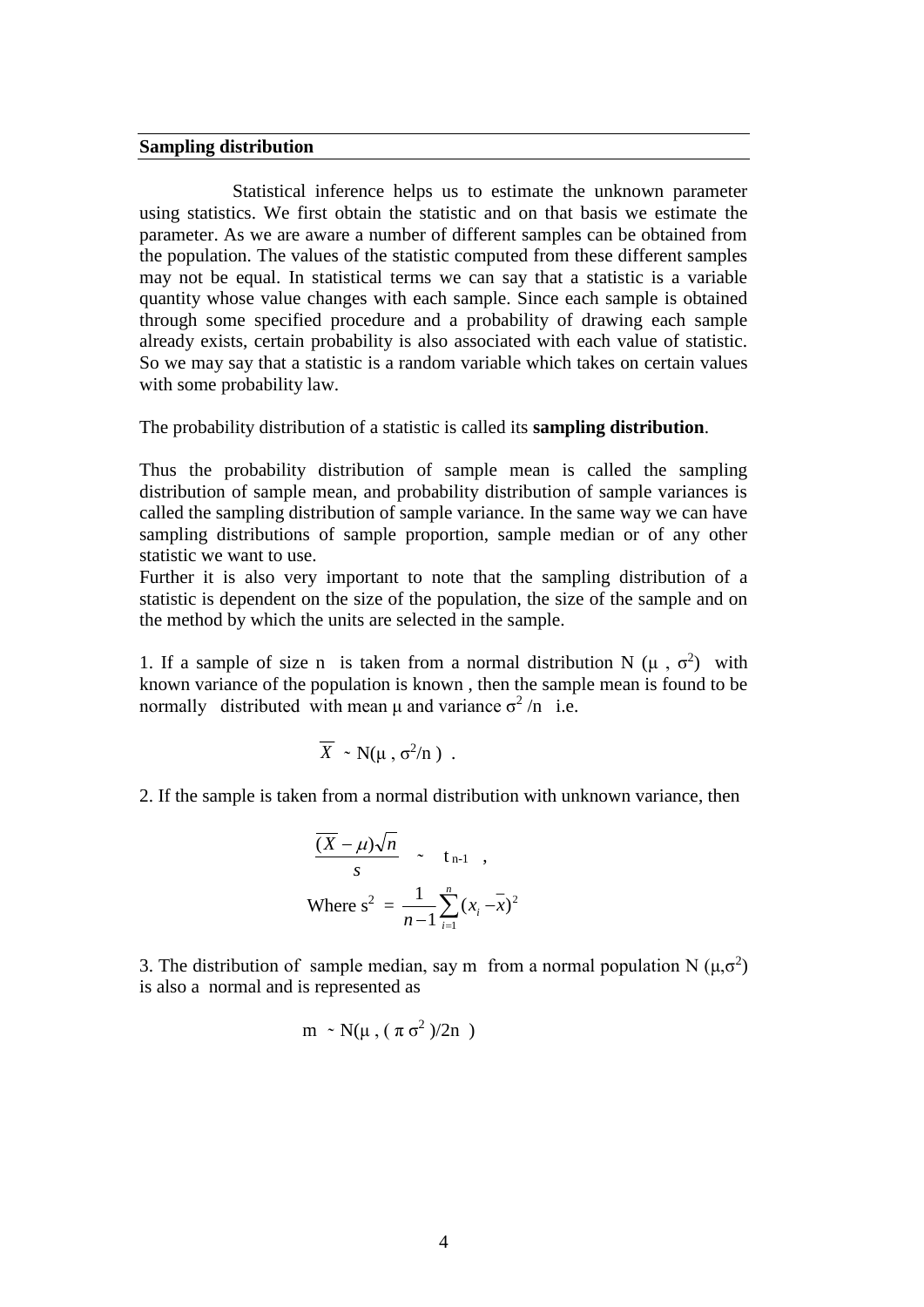### **Standard error of the statistic**

 The standard deviation of a statistic is called its standard error and the variance of this statistic is called its sampling variance e.g. standard error of sample mean from a normal population with known variance is *n*  $\frac{\sigma}{\digamma}$  .

#### **Problem of Statistical Inference**

The problem of Statistical Inference can be divided into two parts –

- 1. Estimation of parameters,
- 2. Testing of hypothesis.

#### **1. Estimation of parameters :**

On some occasions our interest will be in such feature as the central tendency or dispersion of the distribution of  $X_1, X_2, \ldots, X_n$ . In order to make a conjecture about this feature ,we may use some statistics T ,i.e. some measurable function of  $X_1, X_2, \ldots, X_n$ . To be precise if  $x_1, x_2, \ldots, x_n$  be the available set of observations then we put forward the corresponding value of T , say

$$
t=T(x_1,x_2,\ldots,x_n),
$$

as the likely value of the parameter of the distribution .This t is then our estimate of the parameter and is also called the point estimate. The problem of inference in this case takes the form of point estimation i.e. estimation of the parameter by a single value .

In some cases one may give, instead of a single value as the likely estimate of the parameter, a set of values, this set being determined in terms of the observations, such that the actual value of the parameter may be considered likely to belong to that set. Estimation of the parameter is now achieved by means of a confidence set. Usually the set is taken to be an interval and then the statistical procedure is called interval estimation of the parameter of the distribution.

To summarise we can say that when a single number is used to estimate an unknown parameter, this estimate is called point estimate and this method is termed as **point estimation**.

But sometimes we find that a point estimate is not sufficient as it may be either correct or incorrect. Thus we are not sure about its reliability. Also a point estimate is of no use if it is not accompanied by an estimate of the error that might be involved. Then we estimate the parameter by method of interval estimation where instead of a point value an interval is provided i.e. a parameter is generally estimated to be within a range of the values rather than as a single number. So when an interval of values is used to estimate a population parameter it is called **interval estimation** and this estimate is called the interval estimate.

Thus if we say that the average height of men whose ages are between 25 to 30 years is 168 cm. on the basis of a sample then it is a point estimate and when we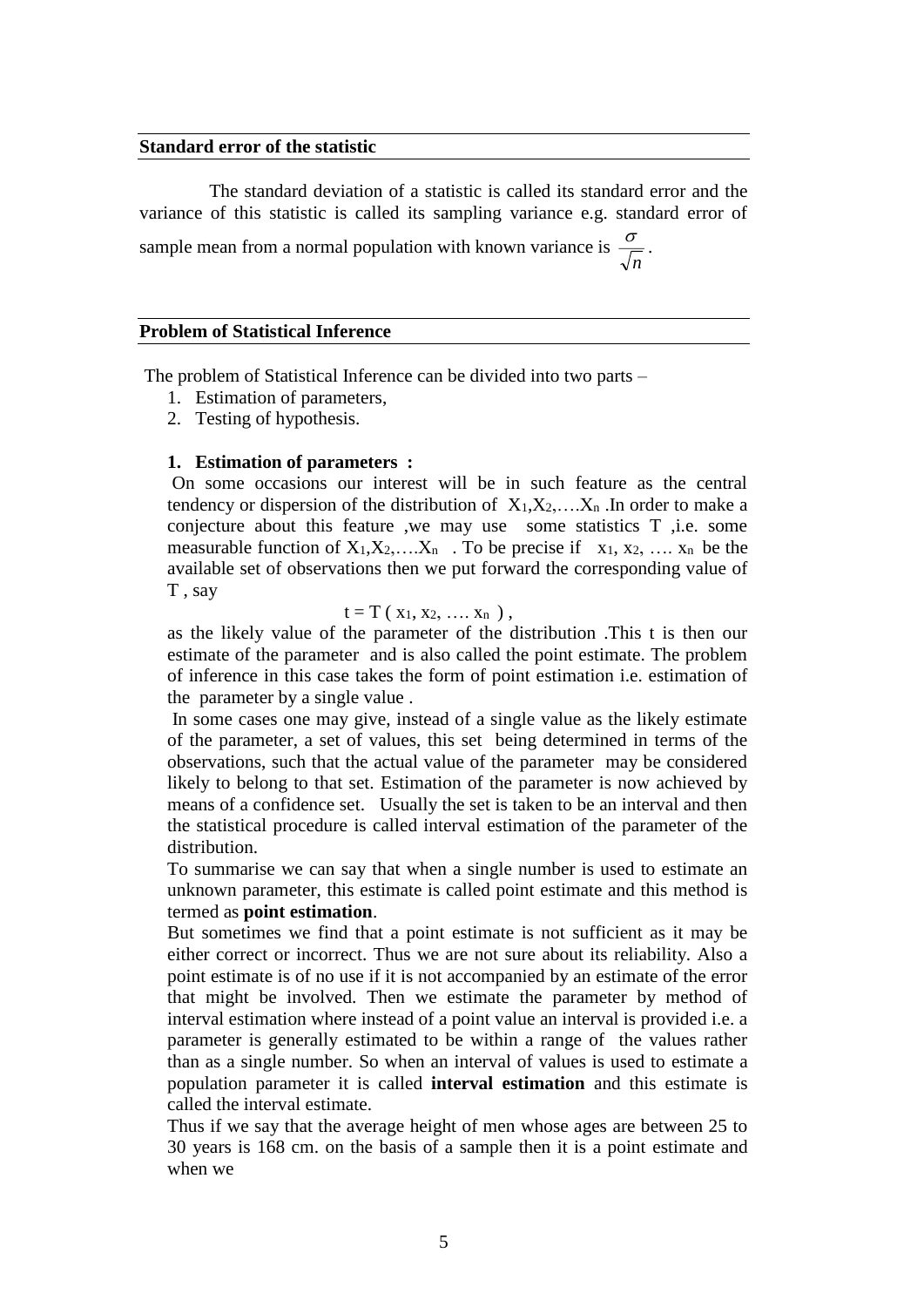say that this height is expected to lie between 165 cm. to 171 cm. it is called an interval estimate.

## **2. Testing of Hypothesis**

In some situations we start with tentative notion about the feature of the distribution that we are interested in. This idea may be suggested to us by some authority (e.g. a manufacturer placing a new product in the market or a leading scientist propounding some new scientific theory) or by the results of the previous investigations conducted in the same field or in a similar field. We may then like to know how tenable or valid the idea is in the light of the observations  $(x_1, x_2, \ldots, x_n)$ . The inference problem is now one of testing a hypothesis about the unknown feature of the distribution. Note that the model used and the hypothesis being tested are both assumptions regarding the probability distribution of  $X_1, X_2, \ldots, X_n$ . However, the hypothesis is an assumption the validity of which is questioned ,but is taken for granted.

In much simpler words any assumption that we make about a population parameter is called a hypothesis and the statistical procedures that are used to test the hypothesis on the basis of sampled observation are covered under the topic testing of hypothesis.

For example a doctor may set up a hypothesis that smoking increases the risk of throat cancer in human beings. To ascertain this he will collect some primary or secondary data and then after some statistical analysis he might approve or disapprove it. This is the problem of testing of hypothesis. Additionally the assumption that we wish to test is called a null hypothesis and the assumption that we accept in case the null hypothesis is rejected is called alternative hypothesis.

specific sample of size n from the population .

The problem of Statistical Inference can be divided into two parts –

- 1. Estimation of parameters,
- 2. Testing of hypothesis.

When a single number is used to estimate an unknown parameter, this estimate is called **point estimate** and this method is termed as **point estimation**.

When an interval of values is used to estimate a population parameter it is called **interval estimation** and this estimate is called the **interval estimate.**

Any assumption that we make about a population parameter is called a **hypothesis** and the statistical procedure that is used to test the hypothesis on the basis of sampled observation is called **testing of hypothesis**.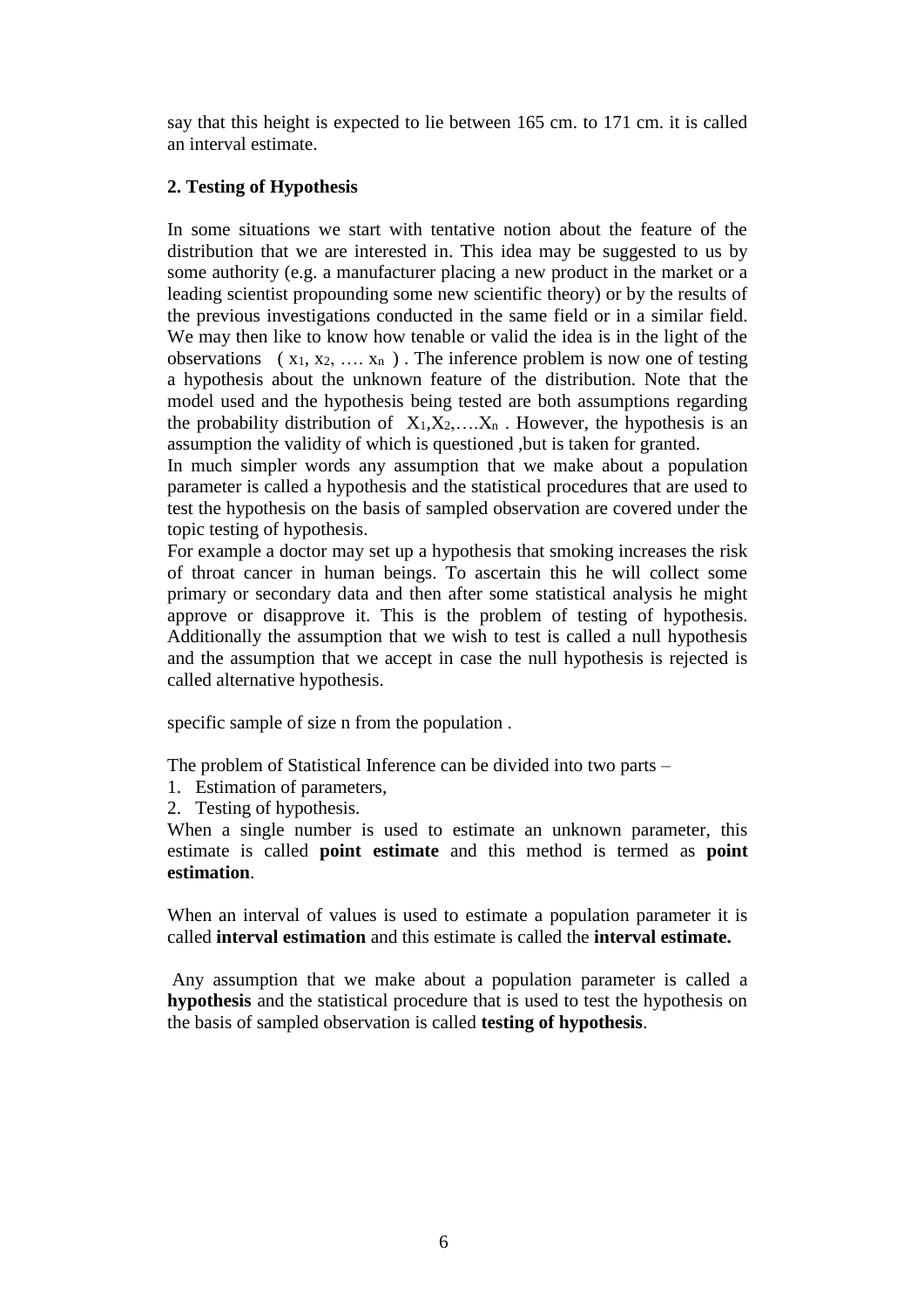## **Point Estimation**

Every one of us make estimates in our lives. For example while going away for vacation we estimate the possible expenditure. Similarly a student estimates the time he requires for doing revisions before examination. A sportsperson judges himself on the basis of practice sessions and so on. Business organizations, shopkeepers, institutions ,governing bodies all estimate one thing or another with the hope that the estimates bear a reasonable resemblance to the outcome. The question here is what estimation is in statistical terms? A one line answer to this query is that the estimation is the statistical method of obtaining the value of the parameter from a possible continuum of alternatives. In the ongoing text we will take a deeper look in topic.

 If we use the value of a statistic to estimate a population parameter, this value is a point estimate of the parameter. For example, in the case of binomial (n, p) population, if we use sample proportion to estimate the parameter p, this estimate is called point estimate because it is single number, or point on the real axis. The statistic, whose value is used as the point estimate of a parameter, is called an estimator.

 Since estimators are random variables we need to study their sampling distribution. For instance, when we estimate the variance of a population on the basis of a random sample, we can hardly expect the value of  $s^2$ , which one gets from the sample, to be actually equal to  $\sigma^2$ , but it will be certainly reassuring if the value is close to  $\sigma^2$ . Also, when there are more than one statistics available to estimate the parameter of a population, (for example the mean and the median of the sample to estimate the population mean in N ( $\mu$ ,  $\sigma^2$ )), it is important to know, among other things, whether the sample mean or sample median is more likely to yield a value which is actually close to parameter.

#### **Theory of Point Estimation**

Let  $X_1, X_2, \ldots, X_n$  be a random sample of size n drawn from the population whose p.d.f. or p.m.f. is  $f(x, \theta)$ ,  $\theta$  is the parameter of the population. We denote the sample observations  $x_1, x_2, \ldots, x_n$  by  $\dot{x}$  i.e.,

$$
\underline{x} = (x_1, x_2, \ldots, x_n)
$$

Suppose we are interested to determine (or estimate) the true value of θ. It may be assumed known that it lies in a certain set  $\Omega$ , known as the parametric space (or parameter space)

For the purpose of estimation, we make use of some statistic T, a measurable function of sample values. The value of T at  $\chi$  is assumed to be

t=T (x). One may propose to estimate  $θ$  by this value t, known as estimate of  $θ$ corresponding to the given random sample *x* .

To make a distinction, the function T is called the estimator of θ. Thus, estimator is defined as a function of sample values while estimate is the value of estimator for a specific set of sample values  $x$ . One should note here that a statistic is also defined as the function of sample observation. A statistic becomes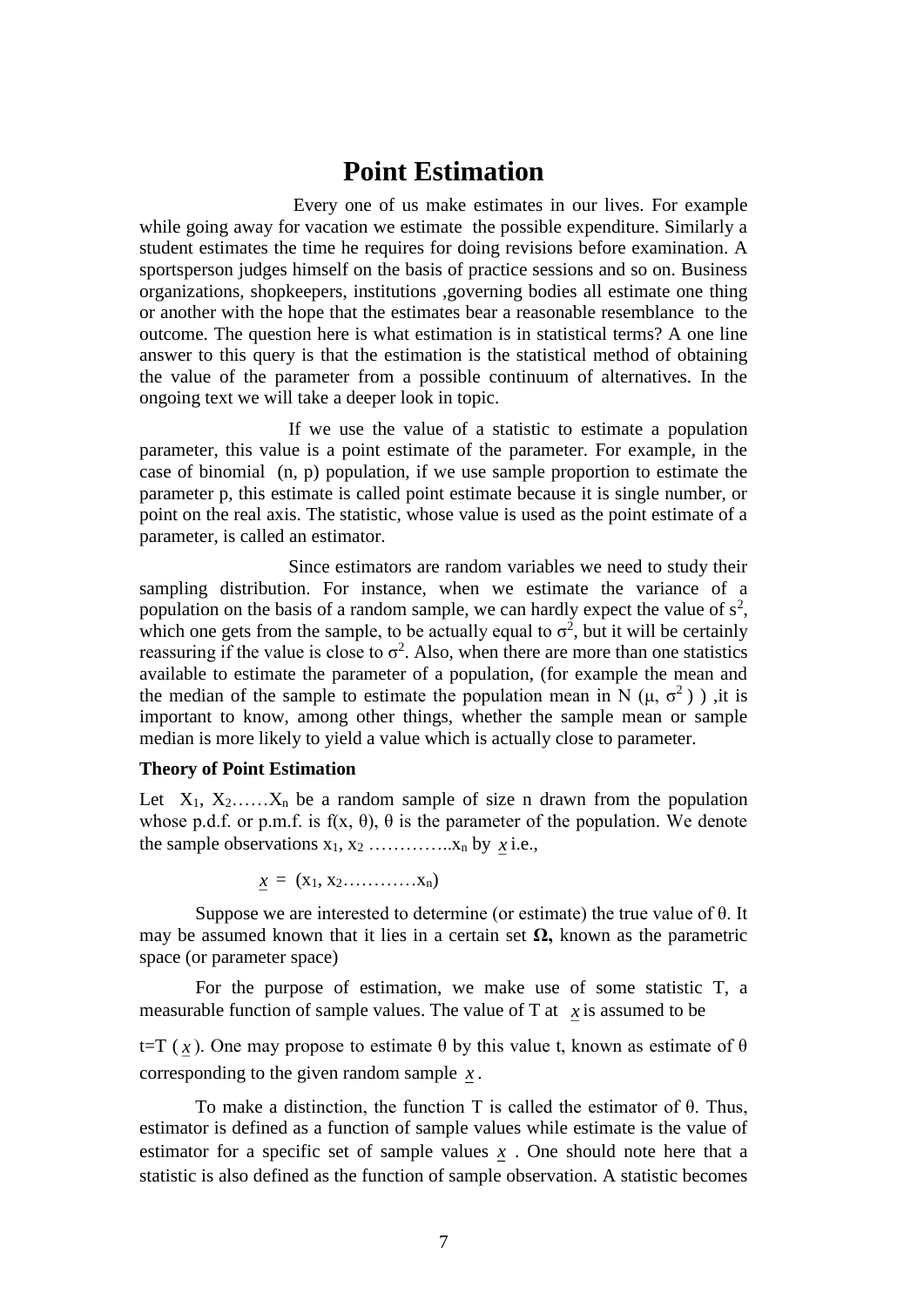an estimator as soon as one estimates the unknown parameter  $\theta$  by it. Thus, every estimator is a statistic but every statistic is not an estimator. A statistic becomes an estimator only when one proposes to estimate an unknown parameter (or a function of unknown parameter) by it.

Since random sample  $x$  will differ from one case to another, thus leading to different estimate in different cases. One cannot expect that the estimate in each case will be good in the sense of having only small deviation from true value of θ. Hence to judge the desirability (or otherwise) of any estimation procedure, one should really judge the properties of the estimator T. Obviously T may be regarded as a good estimator if it gives, in general, values of T that deviate from  $\theta$  only by a small amount, that is, if the probability distribution of T has a high degree of concentration around true value of θ in  $Ω$ . The value of T for a specific  $x$  is also known as point estimate of  $\theta$ . The problem of inference in this case is known is 'Point Estimation' i.e. estimation by a point or a single value (on the basis of *x* drawn from the parent population).

Now the question is how to know about the estimator for the estimation of θ? The answer is provided in the form of describing different methods of estimation. Some of the various methods available are–

- (1) Method of moments
- (2) Method of maximum likelihood
- (3) Method of minimum variance
- (4) Method of least squares
- (5) Method of minimum chi-square.

These methods give different estimators for the estimation of the same parameter. These methods have been discussed in other blocks/ units in detail. Now the question arises which one of the estimators should be chosen from and why?

The answer has been given by describing various desirable properties of a good estimator.

#### **Properties of a Good Estimator**

A very important decision, which an experimenter has to take is to decide which estimator one should choose among a number of possible estimators. The answer is provided by defining various desirable statistical properties of the estimators like unbiased ness, minimum variance, consistency, efficiency and sufficiency to decide which estimator is most appropriate to a given situation.

Here following desirable properties of a good estimator are being discussed-

- (1) Unbiased ness
- (2) Consistency
- (3) Efficiency
- (4) Sufficiency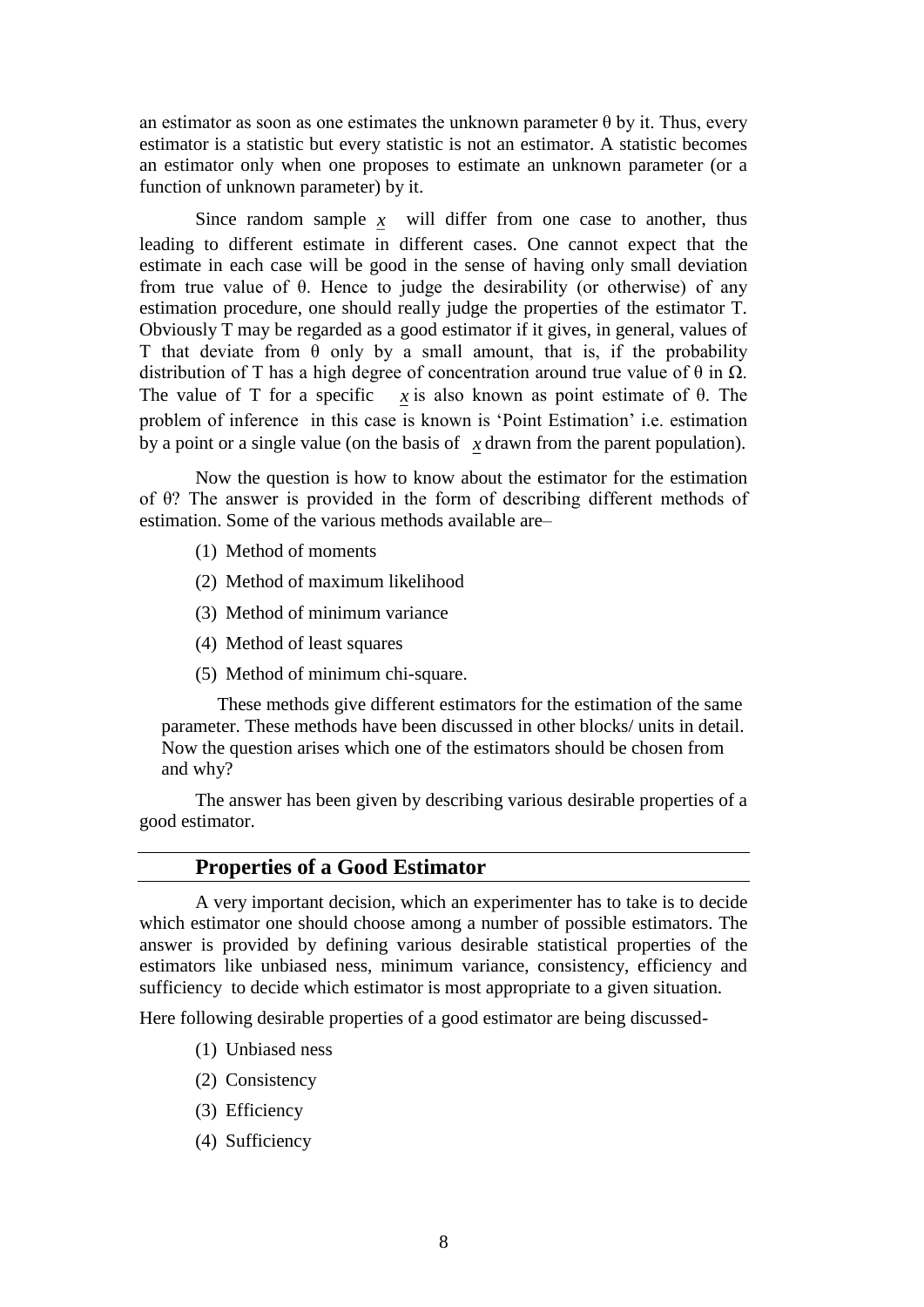#### **Unbiasedness**

Let  $x_1, x_2, \ldots, x_n$  be a random sample of size n taken from the population where p.d.f. or p.m.f. is  $f(x, \theta)$ ,  $\theta$  is the unknown parameter and T be an estimator of θ.

Then T is said to be an unbiased estimator of  $\theta$  if

 $E(T) = \theta$ 

If  $E(T) \neq \theta$ , T is known as a biased estimator of  $\theta$  and bias in T is defined as bias (T) = bias in T =  $E(T)$ – $\theta$ .

If  $E(T) > \theta$ , T is called positively biased estimator of  $\theta$  and if  $E(T) < \theta$ , T is called negatively biased estimator of θ.

Some times, it is noted that

 $E(T) \rightarrow \theta$  as  $n \rightarrow \infty$ .

In this case, T is known as asymptotically unbiased estimator of θ.

A very important point about unbiasedness is that unbiased estimators are not unique. That is, there may exist more than one unbiased estimator for a parameter. It is also to be noted that unbiased estimator does not always exists.

#### **Example (a)**

If X has a binomial distribution with parameters n and  $\theta$ , then  $x/n$ , the observed proportion of success, is an unbiased estimator of the parameter  $θ$ .

**Proof:** Since  $E(x) = n\theta$ , it follows that

$$
E\left(\frac{x}{n}\right) = \frac{1}{n}E(x) = \frac{1}{n} n\theta = \theta.
$$

Hence  $x/n$  is an unbiased estimate of  $\theta$ .

#### **Example (b)**

If  $s^2 = \frac{1}{n-1} \sum_{i=1}^{n} (x_i - x)^2$ i 2 1  $\sum_{1}^{n}$   $\binom{2}{2}$ 1 1  $=\frac{1}{n-1}$  $\sum (x_i - x)^2$  is the variance of a random sample from N( $\mu$ ,  $\sigma^2$ ),

μ, σ<sup>2</sup> both unknown then the s<sup>2</sup> is an unbiased estimator of σ<sup>2</sup>.

#### **Proof:**

$$
E(s)^{2} = \frac{1}{n-1} E\left\{ \sum_{i=1}^{n} (x_{i} - x)^{2} \right\}
$$

$$
= \frac{\sigma^{2}}{n-1} E\left[ \sum_{i=1}^{n} \left( \frac{x - \overline{x}}{\sigma} \right)^{2} \right]
$$

$$
= \frac{\sigma^{2}}{n-1} E(Y)
$$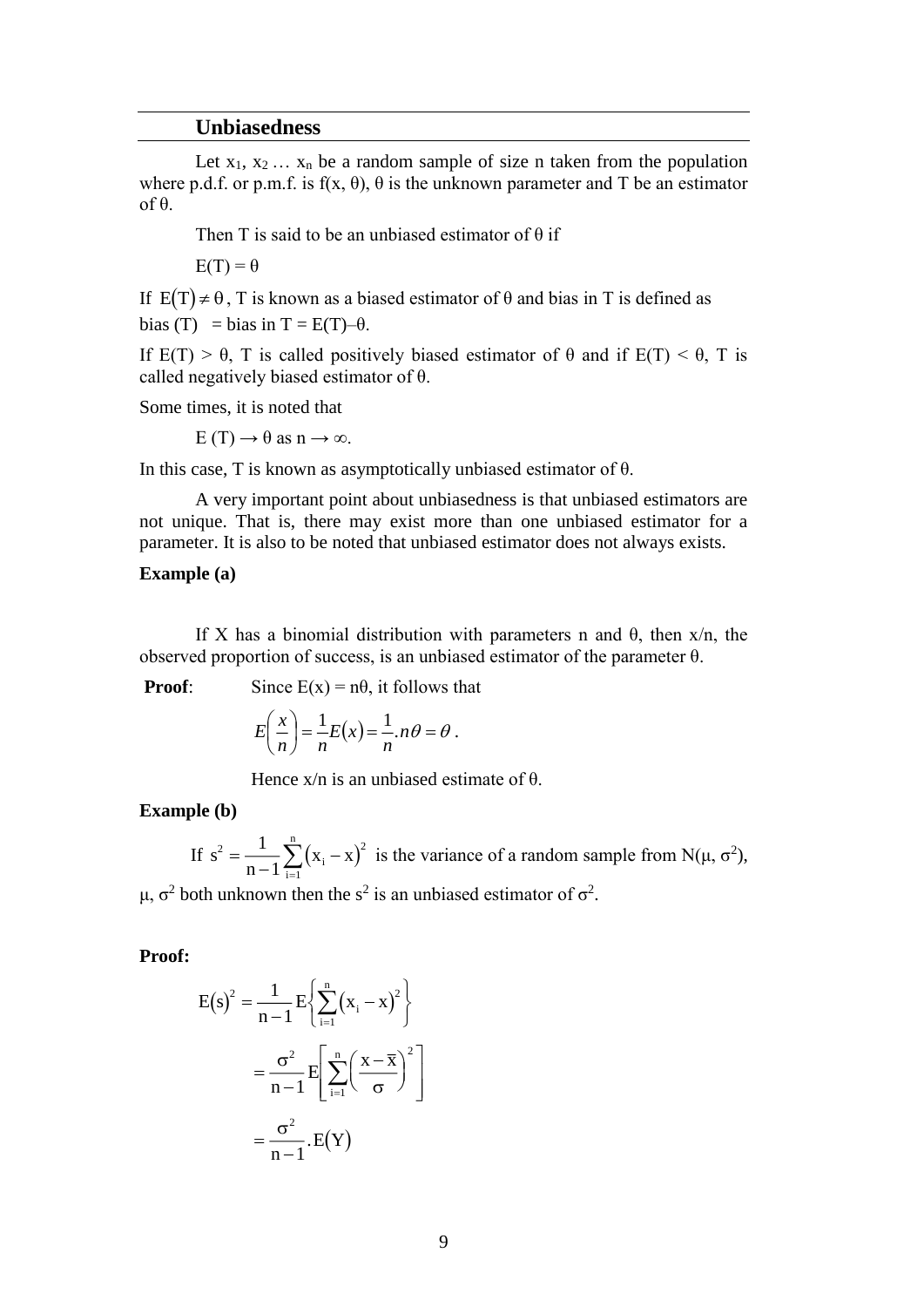Where

$$
Y = \sum_{i=1}^{n} \left(\frac{x_i - \overline{x}}{\sigma}\right)^2
$$

Then Y follows a  $\chi^2$  distribution with  $(n - 1)$  degrees of freedom as sample observations have been drawn from N ( $\mu$ ,  $\sigma^2$ ) so that E(Y) = (n–1).

Hence,

$$
E(s^2) = \left[\frac{\sigma^2}{n-1}(n-1)\right]
$$

$$
= \sigma^2
$$

## **Consistency**

The statistics T is said to be a consistent estimator of parameter  $\theta$ , if T converges to θ in probability i.e.,

$$
Pr(|T - \theta| \le \varepsilon) \to 1
$$
  

$$
Pr(|T - \theta| \le \varepsilon) \to 0
$$

or

Consistency is an asymptotic property, namely a limiting property of an estimator i.e. when n is sufficiently large we can be certain that the error made with a consistent estimator will be less than any small reassigned constant.

#### **A Sufficient Condition for Consistency**

T is a consistent estimator of  $\theta$  if (i) E(T) $\rightarrow \theta$ 

(ii)  $Var(T) \rightarrow 0$ 

**Proof:** - For a r.v. X having finite mean and variance, we have from Chebychev's Inequality,

$$
Pr[|x - E(x)| \le \varepsilon] \ge \left[1 - \frac{Var(x)}{\varepsilon^2}\right]
$$

Applying it to 'T' we get

$$
Pr[|T - E(T)| \le \varepsilon] \ge \left[1 - \frac{Var(T)}{\varepsilon^2}\right]
$$

Making  $n \rightarrow \infty$  and applying (i) & (ii), we may write

$$
\Pr[\left|T - \theta\right| \le \varepsilon] \ge 1 \text{ for } n \to \infty
$$

But probability can never exceed unity, therefore, we write

$$
\Pr[\left|T - \theta\right| \le \varepsilon] \ge 1 \text{ as } n \to \infty
$$

Showing T to be a consistent estimator of  $\theta$  under (i) & (ii).

Proved

#### **Mean Square Error (or m.s.e.)**

Before defining the concept of efficiency let us define the concept of mean square error of an estimator (or statistic)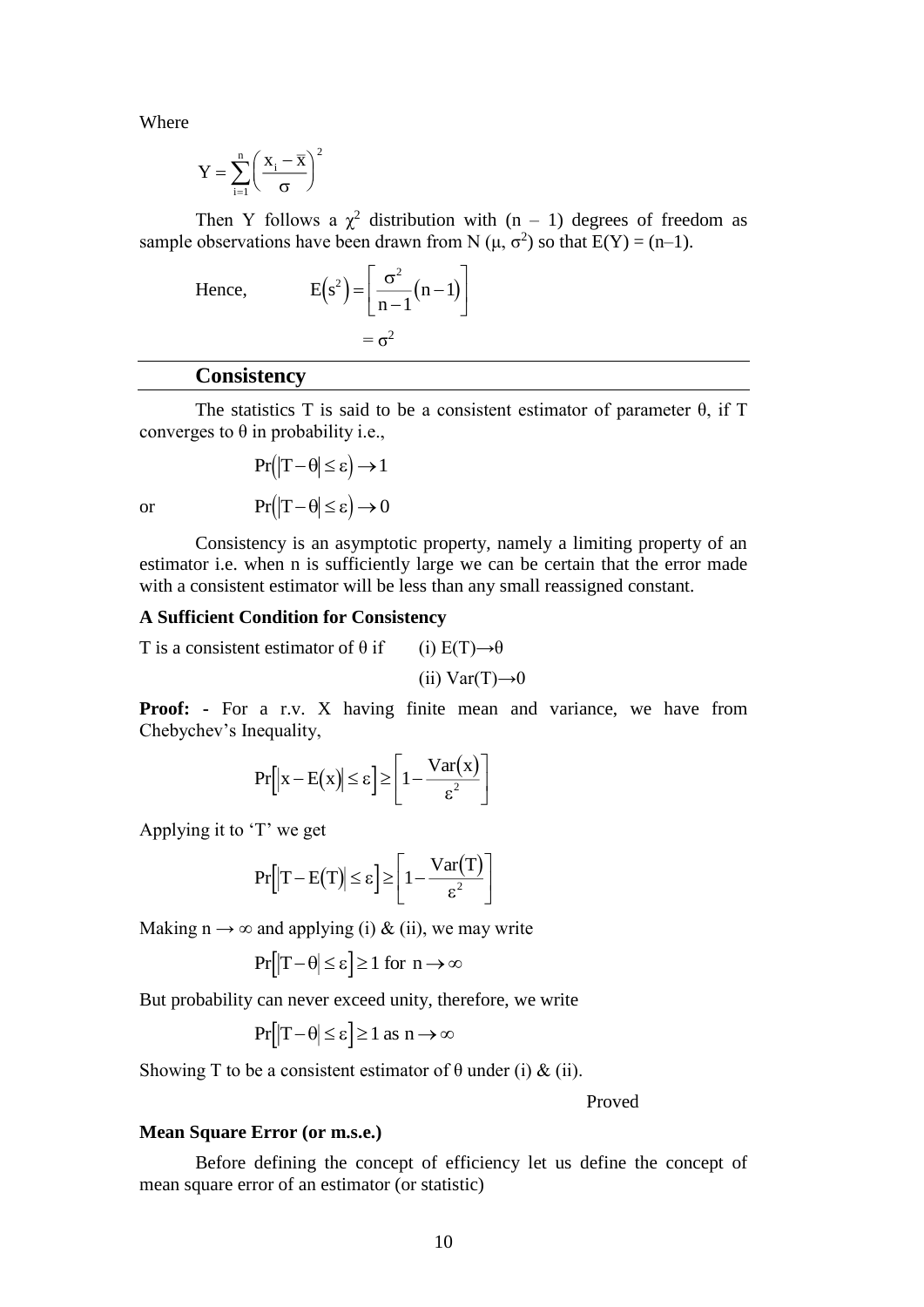The mean square error of an estimator T is defined as

$$
m.s.e. (T) = MSE(T) = E(T - \theta)^{2}
$$

$$
= E[T - E(T) + E(T) - \theta]^{2}
$$

$$
= E[T - E(T)]^{2} + [E(T) - \theta]^{2}
$$
(Cross term vanishes)

 $=$  Var (T) + (bias in T)<sup>2</sup>

If T is an unbiased estimator of  $\theta$  then bias in T is zero and in this case,

m.s.e. (T) = Var(T) (as E(T) = 
$$
\theta
$$
)

Thus for an unbiased estimator T of  $\theta$  its mean square error coincides with its variance.

#### **Efficiency**

Among the class of all possible estimators for estimating  $\theta$ , one which has the minimum m.s.e. is called most efficient estimator of θ.

However if T<sub>1</sub> and T<sub>2</sub> are two estimator for estimating  $θ$ , then T<sub>1</sub> is said to be more efficient then  $T_2$  for estimation of  $\theta$  if

m.s.e. 
$$
(T_1)
$$
 < m.s.e.  $(T_2)$ .

The efficiency of  $T_1$  w.r.t.,  $T_2$ , denoted by E(or e), is defined as

$$
E(\text{or } e) = \frac{\text{m.s.}e(T_2)}{\text{m.s.}e(T_1)}
$$

$$
= \frac{\text{m.s.}e(T_2)}{\text{m.s.}e(T_1)} \times 100\%
$$

However if we are given the class of unbiased estimators for estimating  $\theta$ , we may replace m.s.e. by variance for the concept of efficiency. It has already been stated that in case of unbiased ness m.s.e. coincides with the variance.

We have already indicated that when there are two unbiased estimators for a parameter, the estimator with less variance is more desirable. If  $T_1$ and  $T_2$ are two unbiased estimators of parameter  $\theta$  and the variance of  $T_1$  is less than the variance of  $T_2$  then  $T_1$  is said to be relatively more efficient. The most efficient estimators, among a class of consistent and unbiased estimators is one whose sampling variance is less than that of any other estimator. Whenever such an estimator exist, its provides a criterion for measurement of efficiency of the other parameters.

If T<sub>1</sub> is the most efficient estimator with variance  $\sigma_1^2$ , T<sub>2</sub> is any other estimate with variance  $\sigma_2^2$ , then the efficiency E of T<sub>2</sub> is defined as

$$
E = \frac{\sigma_1^2}{\sigma_2^2}
$$
 This is always < 1.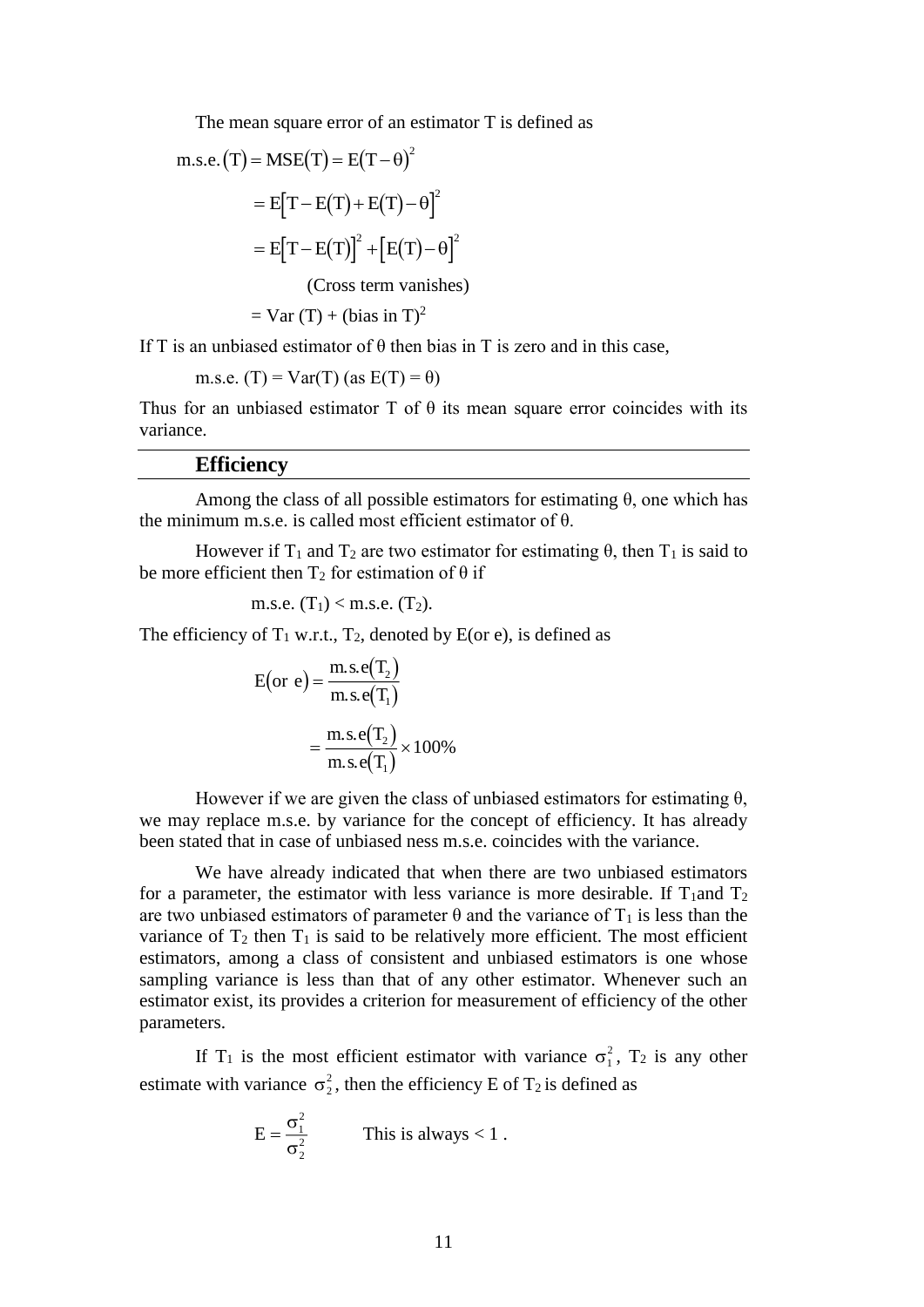For example, the efficiency of the sample median of normal population can be determined in relation to the most efficient estimator,  $\bar{x}$  (the mean of the sample). The efficiency of the median of the sample is (for large n)

$$
E = \frac{Var\bar{x}}{Var(samplementian)} = \frac{\frac{\sigma^2}{n}}{\frac{\pi\sigma^2}{2n}}
$$

$$
= \frac{2}{\pi} = 0.637
$$

The minimization of m.s.e. for all  $\theta \in \Omega$  it self is found to be a difficult task. One may resolve this problem giving insistence to unbiased ness that is, if one confines to the class of unbiased estimators. Minimization of m.s.e. will then amount to the minimization of the variance.

Criterion of unbiased ness has no great merit. It only provides a process of choosing estimators within a mathematically tractable framework.

The criterion of unbiased ness may be deemed defective in cases where biased estimators have smaller m.s.e. than unbiased ones. The question, then, arises why to leave them out of consideration ? In some investigation it becomes necessary to pool the evidence collected from several sources. The evidence may be in nature of an estimate, perhaps with a standard error attached to it. If the estimates are unbiased then a combined estimate may be formed with reduced standard error and with the accumulation of more evidence the true value may be approached. On the other hand, if biased estimates are combined without any indication regarding the magnitude of the bias, then nothing definite can be said about such combined estimates. The bias may actually exceed the standard error at some stage and combined estimate may ever approach the true value.

## **Minimum Variance Unbiased Estimator (MVUE)**

T is known as best estimator of  $\theta$  if it is unbiased for  $\theta$  and has the minimum variance among the class of all possible unbiased estimators for estimating θ. In this case, T is also known as (uniformly). Minimum Variance Unbiased Estimator of  $\theta$ . In other words the statistic T is known as UMVUE of  $\theta$ if it is unbiased and has smallest variance (for each  $\theta$ ) among all possible unbiased estimator of  $\theta$  i.e. if

(i)  $E(T) = \theta$  for every  $\theta \in \Omega$ 

(ii)  $\text{Var}(T) < \text{Var}(T_1)$  for every  $\theta \in \Omega$ 

Where  $T_1$  is any other estimator of  $\theta$  satisfying (i).

We know that

 $M.S.E.(T) = (Bias in T)<sup>2</sup> + Var(T)$ 

One can observe that MVU estimator makes the first contrast (i.e. bias in T) of MSE a minimum (i.e. zero) and then also make the second contrast i.e. Var (T), a minimum for all θ. This, of course, does not mean that T will have the minimum mean square error for all θ. However it is evident that by minimizing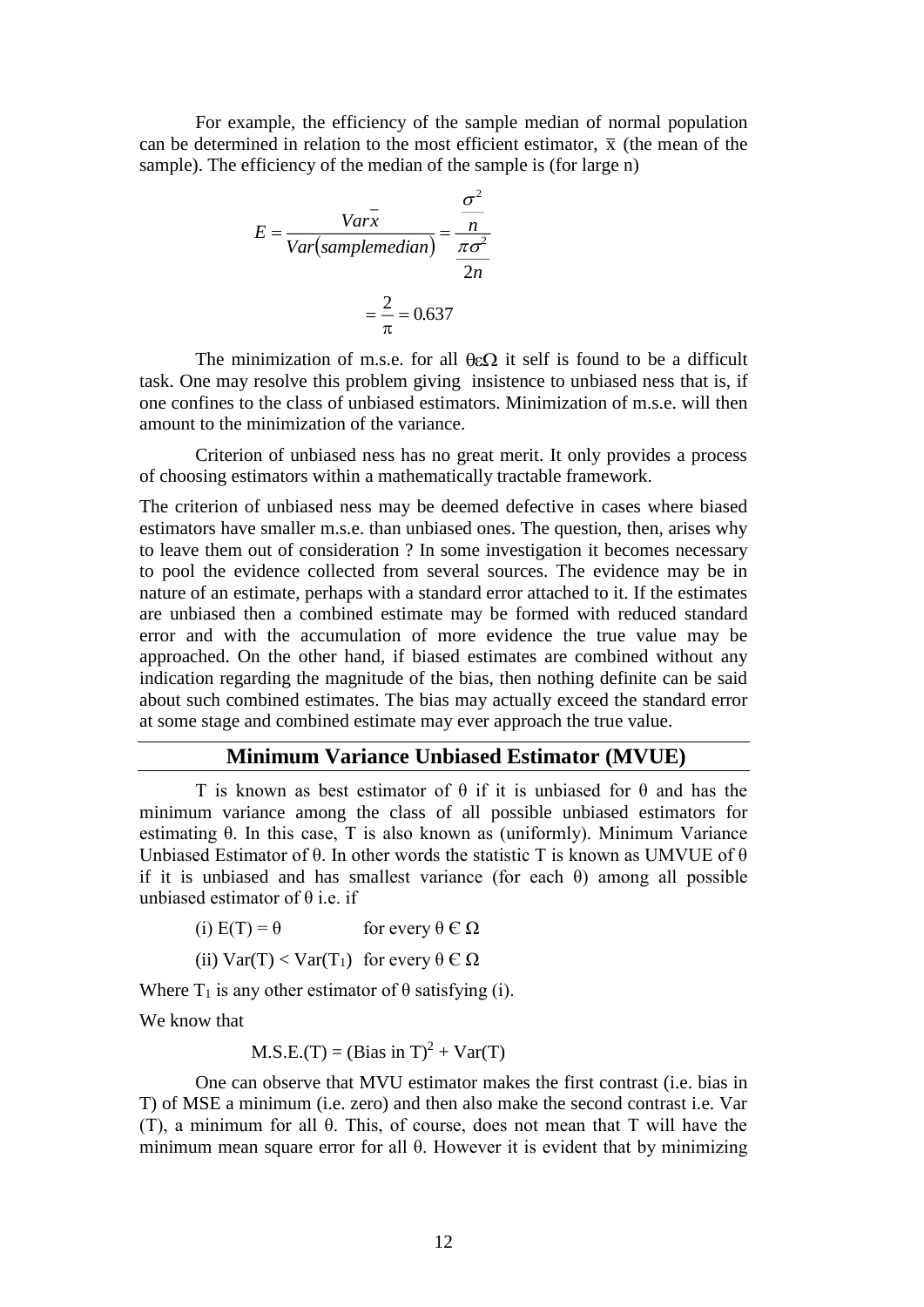the two contrasts separately, T will, on the whole (i.e. through out the parametric space) keep the MSE at a low level.

#### **MVUE and CR Inequality**

While an estimator may be directly examined for unbiased ness it is not immediately apparent how to satisfy one self that an estimator has the smallest variance among the class of all possible unbiased estimators.

Some methods in literature are available to solve this problem. One method is based on the use of Cramer-Rao (or Rao-Cramer or CR) Inequality.

## **CR Inequality**

Let  $\theta$  be a single parameter varying over the parametric space  $\Omega$  and that  $x_1, x_2, \ldots, x_n$  be a random sample of size n taken from a continuous population having p.d.f.  $f(x,\theta)$ . The likelihood function of sample values is given by

$$
L = L(x_1, x_2, \dots x_n; \theta) = f(x_1, x_2, \dots x_n; \theta)
$$

$$
= \prod_{i=1}^n f(x_i, \theta)
$$

For sake of notational simplicity the multiple integral

$$
\int_{-\infty-\infty}^{\infty}\int_{-\infty}^{\infty}f(x_1,x_2,...x_n;\theta)dx_1dx_2...dx_n
$$

will be denoted by  $\vert L \, dx$  $\int\limits_{\overline{x}}$ 

Let us make the following assumptions known as **regularity conditions** of CR inequality:

- (i)  $\Omega$  is a non-degenerate open interval on the real line,
- (ii) For almost all  $\underline{x} = (x_1, x_2,...x_n)$  and all  $\theta \in \Omega$ ,  $\left(\frac{\partial}{\partial x_1}, \frac{\partial}{\partial y_2}, \frac{\partial}{\partial z_1}, \frac{\partial}{\partial z_2}, \frac{\partial}{\partial z_2}, \frac{\partial}{\partial z_2}, \frac{\partial}{\partial z_1}, \frac{\partial}{\partial z_2}, \frac{\partial}{\partial z_2}, \frac{\partial}{\partial z_2}, \frac{\partial}{\partial z_1}, \frac{\partial}{\partial z_2}, \frac{\partial}{\partial z_2}, \frac{\partial}{\partial z_1}, \frac{\partial}{$  $\partial\theta$  $\int \partial L$  $\left(\frac{\partial L}{\partial \theta}\right)$  exists, the I exceptional set, if any being independent of θ
- (iii) The differentiation is possible at least ones under the sign of integral that is  $\frac{\partial}{\partial x}$  $\partial\theta$ д  $\partial\theta$ Ldx =  $\int \frac{\partial L}{\partial x} dx$  $\int_{\mathbf{x}} L \, \mathrm{d} \mathbf{x} = \int_{\mathbf{x}}$

(iv) T be an unbiased estimator of  $\psi(\theta)$ 

$$
i.e. \ E(T)=\psi\big(\theta\big)
$$

(v) 
$$
\frac{\partial}{\partial \theta} \int_{\underline{x}} T \cdot L d\underline{x} = \int_{\underline{x}} T \cdot \frac{\partial L}{\partial \theta} d\underline{x}
$$

(vi) 
$$
E\left(\partial \log \frac{L}{\partial \theta}\right)^2
$$
 exists and is positive for each  $\theta \in \Omega$ .

Under these assumptions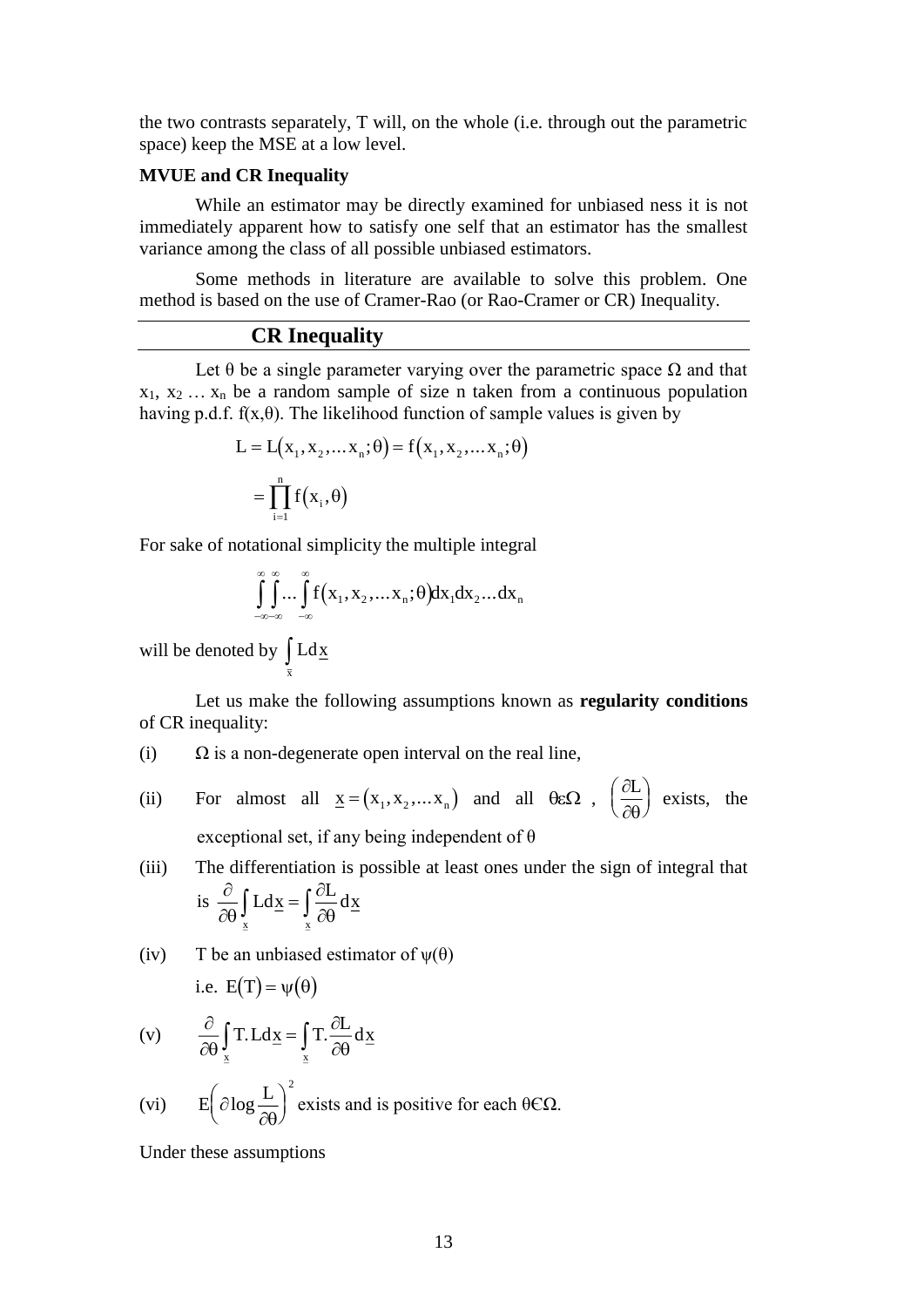$$
Var(T) = \sigma_T^2 \ge \left\{ \frac{(\psi'(\theta))^2}{E(\partial \log L/\partial \theta)^2} \right\}
$$

Where  $\psi'(\theta) = \frac{\partial \psi}{\partial \theta}$  $\frac{\partial \phi}{\partial \theta}$ , which is finite and exists.

We may denote

$$
E\left(\frac{(\partial \log L)}{\partial \theta}\right)^2
$$
 by  $I(\theta)$ 

which is called by Fisher the amount of information about  $\theta$ , supplied by the sample, and is reciprocal of the information limit to the Variance of T .

## **Proof**

We have  $\vert \text{Ld} \underline{x} \vert$  $\int_{\overline{x}} L d\underline{x} = 1$ 

Differentiating it w.r.t. ' $\theta$ ' and using assumption (iii), we have

Var(T) = σ<sub>T</sub><sup>2</sup> ≥ {
$$
\frac{\langle \psi \ (U)\rangle}{E(\partial \log L/\partial \theta)^2}
$$
}  
\nWhere ψ'(0) =  $\frac{\partial \psi}{\partial \theta}$ , which is finite and exists.  
\nWe may denote  
\n
$$
E\left(\frac{(\partial \log L)}{\partial \theta}\right)^2
$$
 by I(θ)  
\nwhich is called by Fisher the amount of information about θ, supply  
\nsample, and is reciprocal of the information limit to the Variance of T.  
\nProof  
\nWe have  $\int_x L d\underline{x} = 1$   
\nDifferentiating it w.r.t. '0' and using assumption (iii), we have  
\n $\int_x \frac{\partial L}{\partial \theta} dx = 0$   
\nOr  $\int \frac{1}{L} \frac{\partial L}{\partial \theta} dx = 0$  or  $\int \frac{\partial \log L}{\partial \theta} L d\underline{x} = 0$   
\nOr  $E\left(\frac{\partial \log L}{\partial \theta}\right) = 0$  or E(Q) = 0 (1)  
\nWhere  $Q = \left(\frac{\partial \log L}{\partial \theta}\right)$   
\nAgain  $E(T) = \psi(\theta)$   
\nOr  $\int_T T L d\underline{x} = \psi(\theta)$   
\nDifferentiating both side partially w.r.t. '0' and applying (v)  
\n $\int_T \frac{\partial L}{\partial \theta} d\underline{x} = \psi'(\theta) = \frac{\partial \psi(\theta)}{\partial \theta}$   
\nor  $\int_x T \left(\frac{1}{L} \frac{\partial L}{\partial \theta}\right) L d\underline{x} = \psi'(\theta)$   
\n $\int_x C(\theta) = \psi'(\theta)$   
\n $\text{Var}(Q^2) = E(Q^2) - [E(Q)]^2$   
\n $= E(Q^2)$  as E(Q) = 0  
\n $= E\left(\frac{\partial \log L}{\partial \theta}\right)^2$  (3)

Differentiating both side partially w.r.t. 'θ' and applying (v)

$$
\int_{\underline{x}} T \frac{\partial L}{\partial \theta} d\underline{x} = \psi'(\theta) = \frac{\partial \psi(\theta)}{\partial \theta}
$$

$$
\int_{\underline{x}} T \left( \frac{1}{L} \frac{\partial L}{\partial \theta} \right) L d\underline{x} = \psi'(\theta)
$$

$$
E(TQ) = \psi'(\theta)
$$
(2)

or

or

$$
Var(Q2) = E(Q2) - [E(Q)]2
$$
  
= E(Q<sup>2</sup>) as E(Q) = 0  
= E( $\frac{\partial log L}{\partial \theta}$ )<sup>2</sup> (3)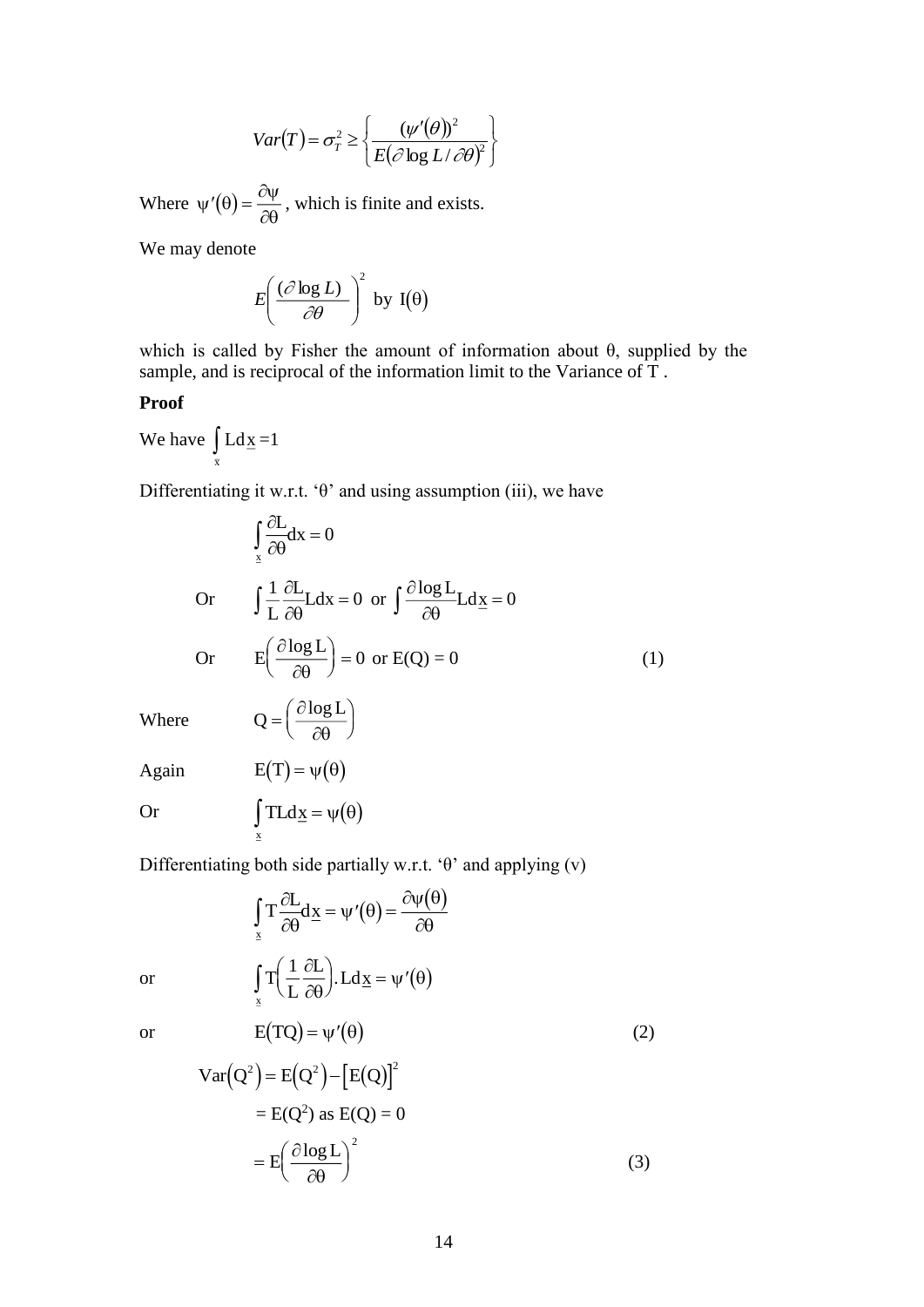Also, 
$$
Cov(TQ) = E(TQ) - E(T) \cdot E(Q)
$$
  
\n
$$
= E(TQ) \text{ as } E(Q) = 0
$$
\n
$$
= \psi'(\theta) \text{ [using (2)]}
$$
\n(4)

We may write  $Con(TQ) = \rho_{TQ} \cdot (\sqrt{Var(T)Var(Q)})$ 

[Where  $\rho_{TO}$  is the correlation coefficient between T & Q].

So 
$$
{\text{Cov(TQ)}}^2 < \text{Var(T)}
$$
.  $\text{Var(Q)}$ 

Or 
$$
Var(T) \ge \frac{\{Cov(TQ)\}^2}{Var(Q)}
$$

$$
\geq \frac{\left\{\psi'(\theta)\right\}^2}{E\left(\frac{\partial \log L}{\partial \theta}\right)^2}
$$
 [using (3) and (4)]

#### Proved.

The CR inequality remains valid even when r.v.  $x_1, x_2, \ldots, x_n$  (a random sample of size n drawn from the parent population) are all discrete. The proof remains the same. Only the multiple integrals are replaced by appropriate multiple signs.

An unbiased estimator T of θ, which attains the lower bound of Cramer Rao inequality, is known as Minimum Variance Bound estimator (MVB estimator). One should keep in mind that MVBE and UMVUE may be different at times. The unbiased estimator which attains the lower bound of CR inequality is necessarily UMVUE.

Sometimes there may exists a class of unbiased estimators whose minimum variance may be more than the lower bound of CR inequality. Thus, though the variance of this estimator may not attain the lower bound of CR inequality, it may or may not be UMVUE.

It may also be noted that in case the regularity conditions underlying CR inequality do not hold, the least variance may be less than CR lower bound.

Generally, two sets of criteria of a good point estimator viz (1) unbiased ness and minimum variance and (2) consistency and efficiency are considered. The criteria of having minimum variance and (asymptotic) efficiency are similar and in a way, are necessary accompaniments of the basic criteria of unbiased ness and consistency respectively.

The criterion of unbiasdness is better in the sense that it is applicable irrespective of the number of random variables under consideration. The criterion of consistency and efficiency (particularly in case of asymptotic efficiency) relates to the asymptotic behavior of the statistic. In other words, a consistent estimator may be expected to give a close estimate in case sample size is sufficiently large but may leave completely in dark regarding its performance when sample size is small.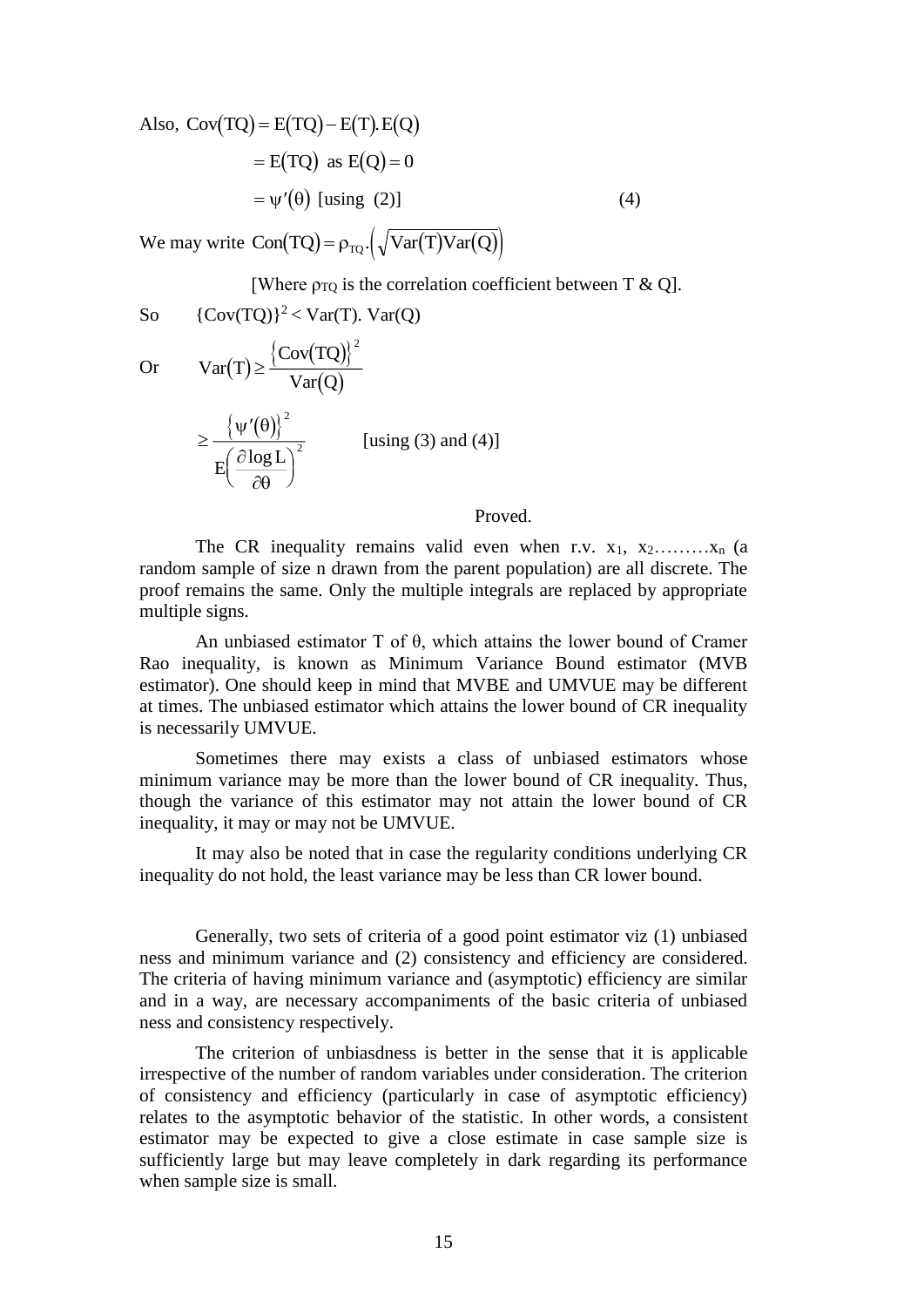However, consistency may be a better criterion than unbiased ness in the sense that the central tendency of the distribution of the estimator may be towards θ or its parametric function as the case may be, for large n, without confirming to any particular measure of central tendency. Unbiased ness on the other hand only ensures that the mean of the estimator will be  $\theta$ . Without bothering about the appropriateness of the mean as a measure of central tendency in the particular situation some times in a given situation, the mean of an estimator may not even exits. Even if it does, the criterion of unbiased ness may lead to undesirable estimators. Neither unbiased ness nor consistency leads to unique estimators but the scope of arbitrariness is much greater in the case of consistency than unbiased ness. Thus suppose Tn is a consistent estimator of θ. Then we may think of infinitely many others eg. Tn +  $1/\theta(n)$  or Tn  $(1 + A/\theta(n))$ where A is a constant independent of n and  $\theta$  (n) is an increasing function of n, are also consistent estimators of θ. This sort of arbitrariness does not arise in case of unbiased ness.

There is one point that consistency has in its favour. Commonsense requires that if T is considered a good estimator of, than and  $\psi(\theta)$  be a function of  $\theta$ , then  $\psi$  (T) should be deemed an equally good estimator of  $\psi(\theta)$ . From this point of view, unbiased ness may not be considered as a good criteria because ψ (T) will not be unbiased for  $\psi(\theta)$  unless it is a linear function, even if T is unbiased for  $\theta$ . The criterion of consistency may be supposed to meet this requirement because in a large class of problems consistent estimators have this desirable property of invariance.

#### **Example 1**

Show that in sampling from a normal population with mean  $\mu$  and variance  $\sigma^2$ , the sample mean is consistent estimator of  $\mu$ .

In sampling from a normal population, the sample mean  $\bar{x}$  is also normally distributed with mean  $\mu$  and variance  $\sigma^2/n$ .

(i.e.) 
$$
E(\bar{x}) = \mu
$$
 and  $V(\bar{x}) = \frac{\sigma^2}{n}$ 

As 
$$
n \to \infty
$$
,  $E(\overline{x}) = \mu$  and  $V(\overline{x}) = \frac{\sigma^2}{n}$ 

 $\bar{x}$ , thus, satisfies the conditions for consistency of the estimator and therefore is a consistent estimator for population mean µ.

#### **Example 2**

If  $x_1$ ,  $x_2$  and  $x_3$  form a random sample from a normal population with mean  $\mu$  and the variance  $\sigma^2$ , what is the efficiency of the estimator

$$
t = \frac{x_1 + 2x_2 + x_3}{3}
$$
 relative to  $\bar{x}$ ?

**Solution:** Here we have

$$
\overline{\mathbf{x}} = \frac{\mathbf{x}_1 + \mathbf{x}_2 + \mathbf{x}_3}{3}
$$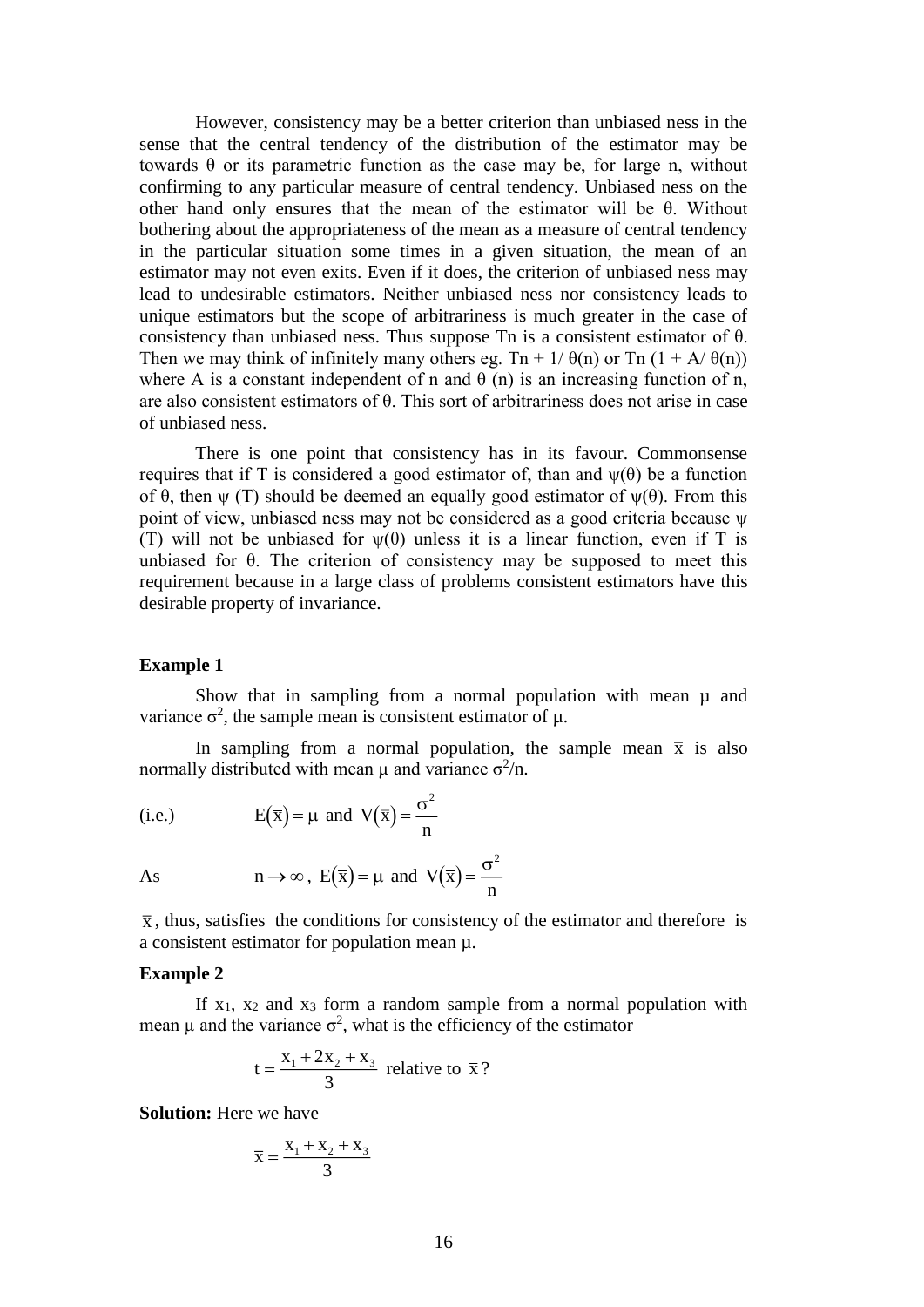Since  $Var(x_i) = \sigma^2$ ,  $Var(\bar{x}) = \frac{1}{\sigma^2}$  $y = \frac{1}{9} \left[ \text{Var}(x_1) + \text{Var}(x_2) + \text{Var}(x_3) \right]$ 

 $var \overline{x} =$  $\sigma^2$  $\frac{1}{3}$  (Variance of the sampling distribution of Means).

$$
Var(t) = Var \frac{x_1 + 2x_2 + x_3}{4}
$$

$$
= \frac{\sigma^2}{16} + \frac{4}{16}\sigma^2 + \frac{\sigma^2}{16} = \frac{6\sigma^2}{16}
$$

efficiency of t relative to  $\bar{x} = \frac{\text{var}(t)}{t}$  $x = \frac{1}{\text{var}(\overline{x})}$ t x 干 var var

$$
=\frac{\frac{\sigma^2}{3}}{\frac{6\sigma^2}{16}}=\frac{8}{9}
$$

#### **Example 3**

If  $x_1$  is the mean of a random sample of size n from a normal population with the mean  $\mu$  and the variance  $\sigma_1^2$  and  $x_2$  is the mean of a random sample of size n from a normal population with the mean  $\mu$  and the variance  $\sigma_2^2$  show that

- (a)  $wx_1 + (1 w)x_2$  value  $0 \le w \le 1$  is an unbiased estimator of  $\mu$
- (b) the variance of this estimator is a minimum

when 
$$
w = {\frac{\sigma_2^2}{\sigma_1^2 + \sigma_2^2}}
$$

#### **Solution**

a. Let T = w x<sub>1</sub> + (1 - w) x<sub>2</sub>  
\nE(T) = E(x<sub>1</sub>) + (1 - w) E(x<sub>2</sub>)  
\n= w 
$$
\mu
$$
 + (1 - w)  $\mu$  =  $\mu$ .

Hence  $T$  is an unbiased estimator of  $\mu$ .

b. Var (T) = w<sup>2</sup> Var (x<sub>1</sub>) + (1 - w)<sup>2</sup> Var (x<sub>2</sub>)  
= w<sup>2</sup> 
$$
\frac{\sigma^2_1}{n}
$$
 + (1 - w)<sup>2</sup>  $\frac{\sigma^2_2}{n}$ 

If Var (T) is minimum, then  $d/dw$  (Var(T)) = 0

and  $\frac{d^2}{dx^2} \{Var(T)\}\$ dw Varl T 2  $\frac{1}{2}$   $\text{Var}(T)$  must be + ve.  $d/dw$  (Var(T)) = 0 gives

$$
2w \frac{\sigma_1^2}{n} - 2(1-w) \frac{\sigma_2^2}{n} = 0
$$

i.e  $w (\sigma_1^2 + \sigma_2^2) = \sigma_2^2$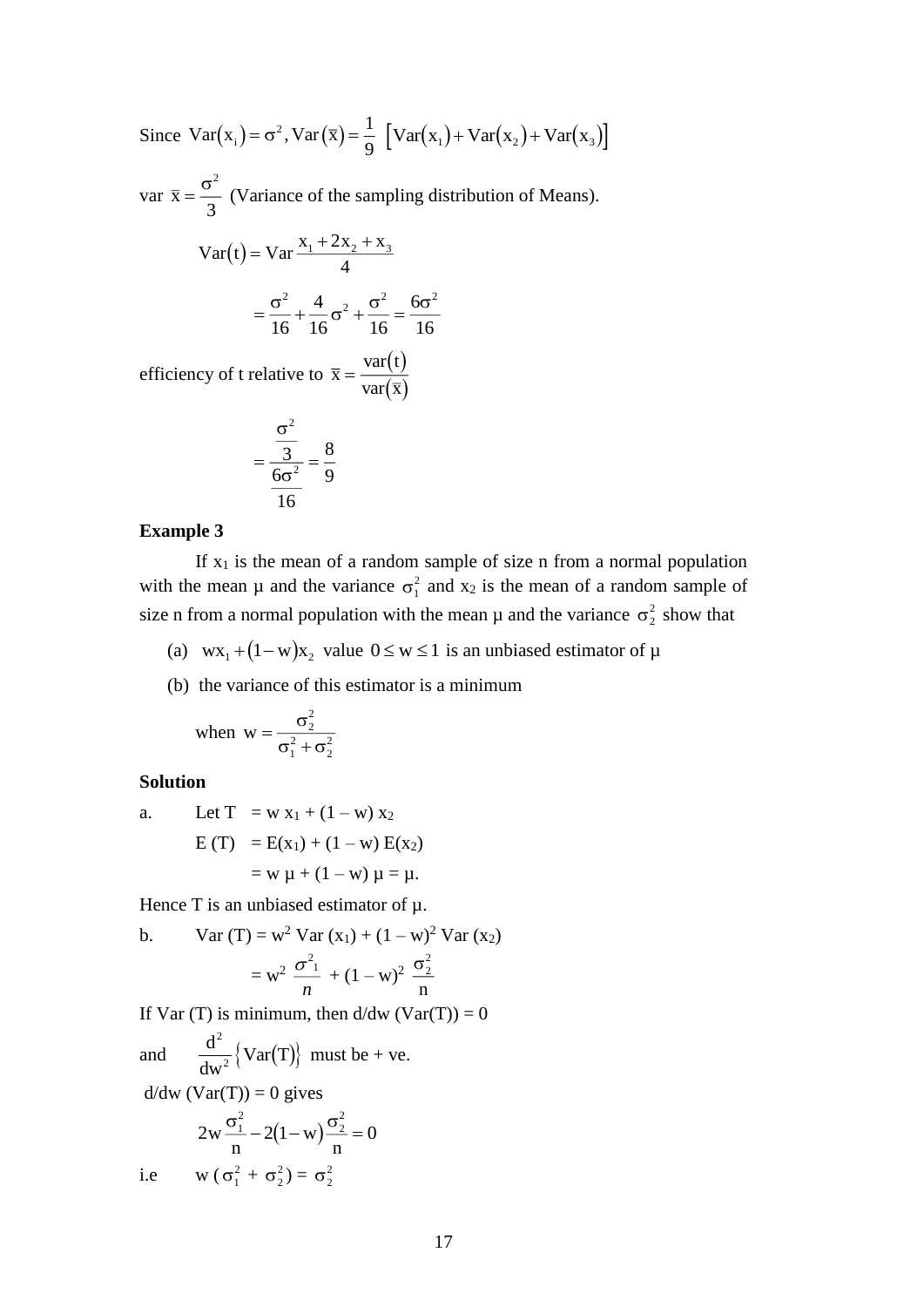i.e  $w =$  $^+$ σ σ⊺ + σ 2 2 1 2 2 2

For this value of w  $\frac{d^2 \{ \text{Var}(T) \}}{2}$ dw 2  $\frac{N(-1)}{2}$  is positive . Hence Var (T) is minimum when

$$
W = \frac{\sigma_2^2}{\sigma_1^2 + \sigma_2^2}
$$

#### **Example 4**

 $X_1$ ,  $X_2$  and  $X_3$  is a random sample of size 3 from a population with mean μ and variance  $\sigma^2$ . T<sub>1</sub>, T<sub>2</sub> and T<sub>3</sub> are the estimators used to estimate mean value μ where

$$
T_1 = X_1 + X_2 - X_3, T_2 = 2X_1 + 3X_3 - 4X_2 \text{ and}
$$
  

$$
T_3 = \frac{\lambda X_1 + X_2 + X_3}{3}
$$

- I. Are  $T_1$  and  $T_2$  unbiased estimators?
- II. Find value of  $\lambda$  such that T<sub>3</sub> is unbiased estimator of  $\mu$
- III. With the value of  $\lambda$  is T<sub>3</sub> a consistent estimator? and
- IV. Which is the best estimator?

**Solution** Since  $X_1$ ,  $X_2$ ,  $X_3$ , is a random sample from a population with mean  $\mu$ and variance $\sigma^2$ 

$$
E(X_1) = \mu
$$
,  $Var(X_1) = \sigma^2$  and  $Cov(X_1, X_2) = 0$  i $\neq j = 1, 2, ..., n$ .

I. 
$$
E(T_1) = E(X_1) + E(X_2) - E(X_3)
$$
  
=  $\mu + \mu - \mu = \mu$ 

i.e.  $T_1$  is an unbiased estimator of  $\mu$ .

$$
E(T_2) = E(2X_1) + E(3X_3) - E(X_4)
$$
  
= 2\mu + 3\mu - 4\mu = \mu

- i.e.  $T_2$  also is an unbiased estimator of  $\mu$
- II.  $T_3$  is an unbiased estimator  $\Rightarrow E(T_3) = \mu$  $1/3 \{\lambda E(X_1) + E(X_2) + E(X_3)\} = \mu$ i.e.  $1/3 (\lambda + 2) \mu = \mu$ i.e.  $\lambda = 1$
- III. With  $\lambda = 1$ ,  $T_3 = \frac{X_1 + X_2 + X_3}{2} = \overline{x} =$ 3  $\overline{x}_3 = \frac{X_1 + X_2 + X_3}{2} = \overline{x} =$  Sample Mean

Sample mean i.e.  $T_3$  is a consistent estimator of  $\mu$ .

(IV) We have  $Var(T_1) = Var(X_1) + Var(X_2) + Var(X_3) = 3\sigma^2$  $Var(T_2) = 4Var(X_1) + 9Var(X_3) + 16Var(X_2) = 29\sigma^2$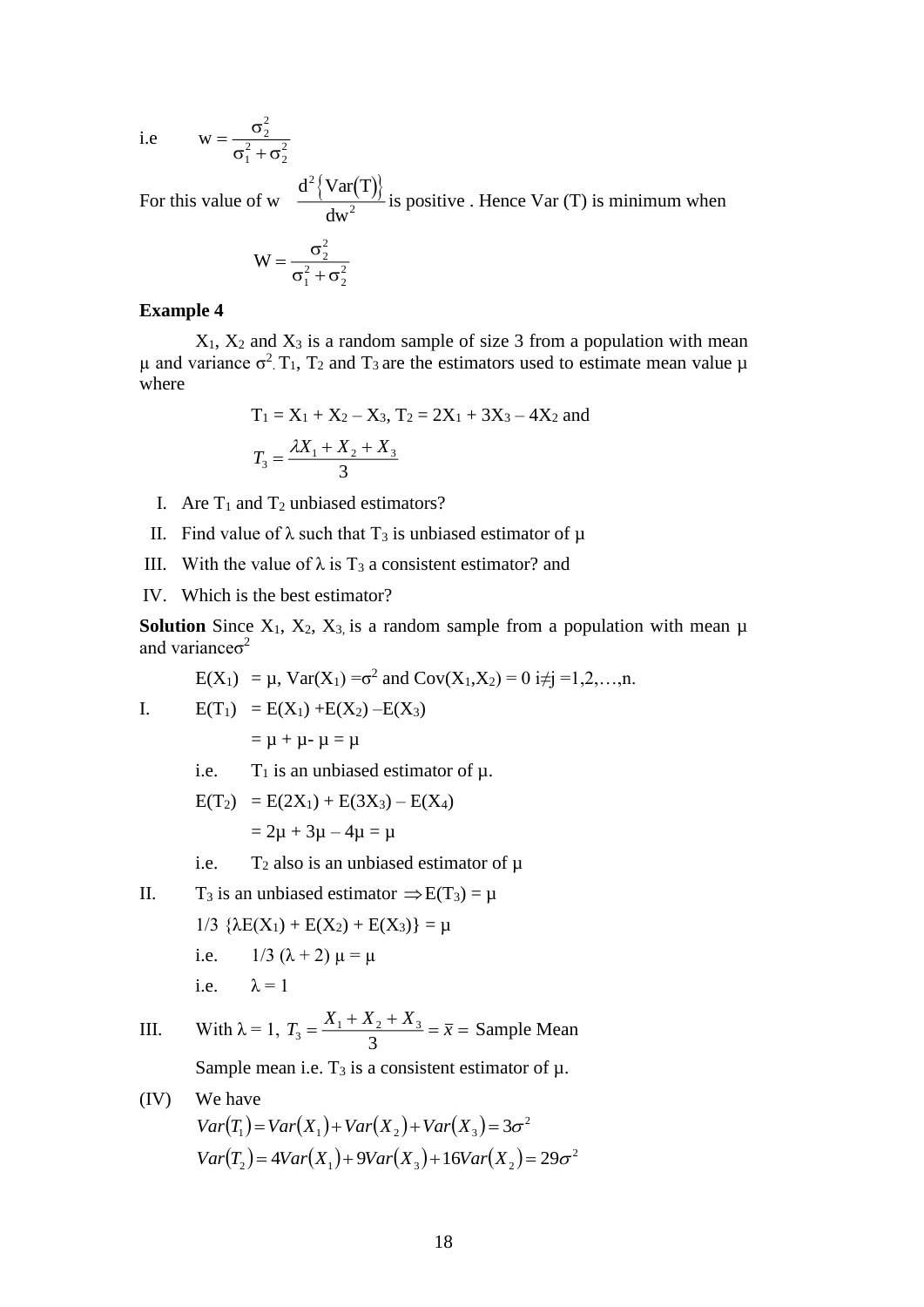$$
Var(T_3) = \frac{1}{9} \{ Var(X_1) + Var(X_2) + Var(X_3) \}
$$

$$
= \frac{\sigma^2}{3}
$$

Since Var  $(T_3)$  is minimum,  $T_3$  is the best estimator.

#### **Example 5**

If  $x = \frac{1}{2}(x_1 + x_2)$  $\frac{1}{2}(x_1 + x_2)$ , where  $x_1$  and  $x_2$  are most efficient estimators with variance S<sup>2</sup>, then show that  $Var(x) = \frac{1+\rho}{2} = S$ 1 2  $\frac{\rho}{\rho} = S^2$ , where  $\rho$  is the correlation coefficient between  $x_1$  and  $x_2$ .

#### **Solution**

Since both  $x_1$  and  $x_2$  are most efficient estimators

$$
(T_3) = \frac{1}{9} \{Var(X_1) + Var(X_2) + Var(X_3)\}
$$
  
\n
$$
= \frac{\sigma^2}{3}
$$
  
\n
$$
T_3
$$
 is minimum, T<sub>3</sub> is the best estimator.  
\n
$$
= \frac{1}{2} (x_1 + x_2), \text{ where } x_1 \text{ and } x_2 \text{ are most}
$$
  
\n
$$
= \frac{1}{2} (x_1 + x_2), \text{ where } x_1 \text{ and } x_2 \text{ are most}
$$
  
\n
$$
= \frac{1 + \rho}{2} = S^2, \text{ when}
$$
  
\n
$$
Var(x) = \frac{1 + \rho}{2} = S^2, \text{ when}
$$
  
\n
$$
Var(x) = \frac{1 + \rho}{2} = \frac{1}{4} \text{Var}(x_1 + x_2)
$$
  
\n
$$
= \frac{\text{Var}(x_1) + \text{Var}(x_2) + 2\text{Cov}(x_1, x_2)}{4}
$$
  
\n
$$
= \frac{S^2 + S^2 + 2\rho S^2}{4} = \frac{2S^2 + 2S^2 + \rho}{4}
$$
  
\n
$$
= (1 + \rho)\frac{S^2}{2}
$$
  
\n
$$
= \frac{1}{\rho} \text{Var}(X_1) + \frac{1}{\rho} \text{Var}(X_2) + \frac{1}{\rho} \text{Var}(X_1) + \frac{1}{\rho} \text{Var}(X_1) + \frac{1}{\rho} \text{Var}(X_2) + \frac{1}{\rho} \text{Var}(X_1) + \frac{1}{\rho} \text{Var}(X_1) + \frac{1}{\rho} \text{Var}(X_1) + \frac{1}{\rho} \text{Var}(X_1) + \frac{1}{\rho} \text{Var}(X_1) + \frac{1}{\rho} \text{Var}(X_1) + \frac{1}{\rho} \text{Var}(X_1) + \frac{1}{\rho} \text{Var}(X_1) + \frac{1}{\rho} \text{Var}(X_1) + \frac{1}{\rho} \text{Var}(X_1) + \frac{1}{\rho} \text{Var}(X_1) + \frac{1}{\rho} \text{Var}(X_1) + \frac{1}{\rho} \text{Var
$$

In this unit we study about the theory of point estimation. An estimator is a statistic that is used to estimate a population parameter, while an estimate is a specific observed value of the estimator. A single number that is used to estimate an unknown parameter is called a point estimate. A good estimator is one that is (a) unbiased (b) consistent (c) efficient, and (d) sufficient.

The C-R inequality provides the lower bound for the variance of an unbiased estimator of  $\psi(\theta)$  and states that

$$
V(t) \ge \frac{\left(\psi'(\theta)\right)^2}{E\left(\frac{\partial \log L}{\partial \theta}\right)^2}
$$

The denominator of this inequality is called the information on  $\theta$ , supplied by the sample. This nomenclature is due to R.A.Fisher.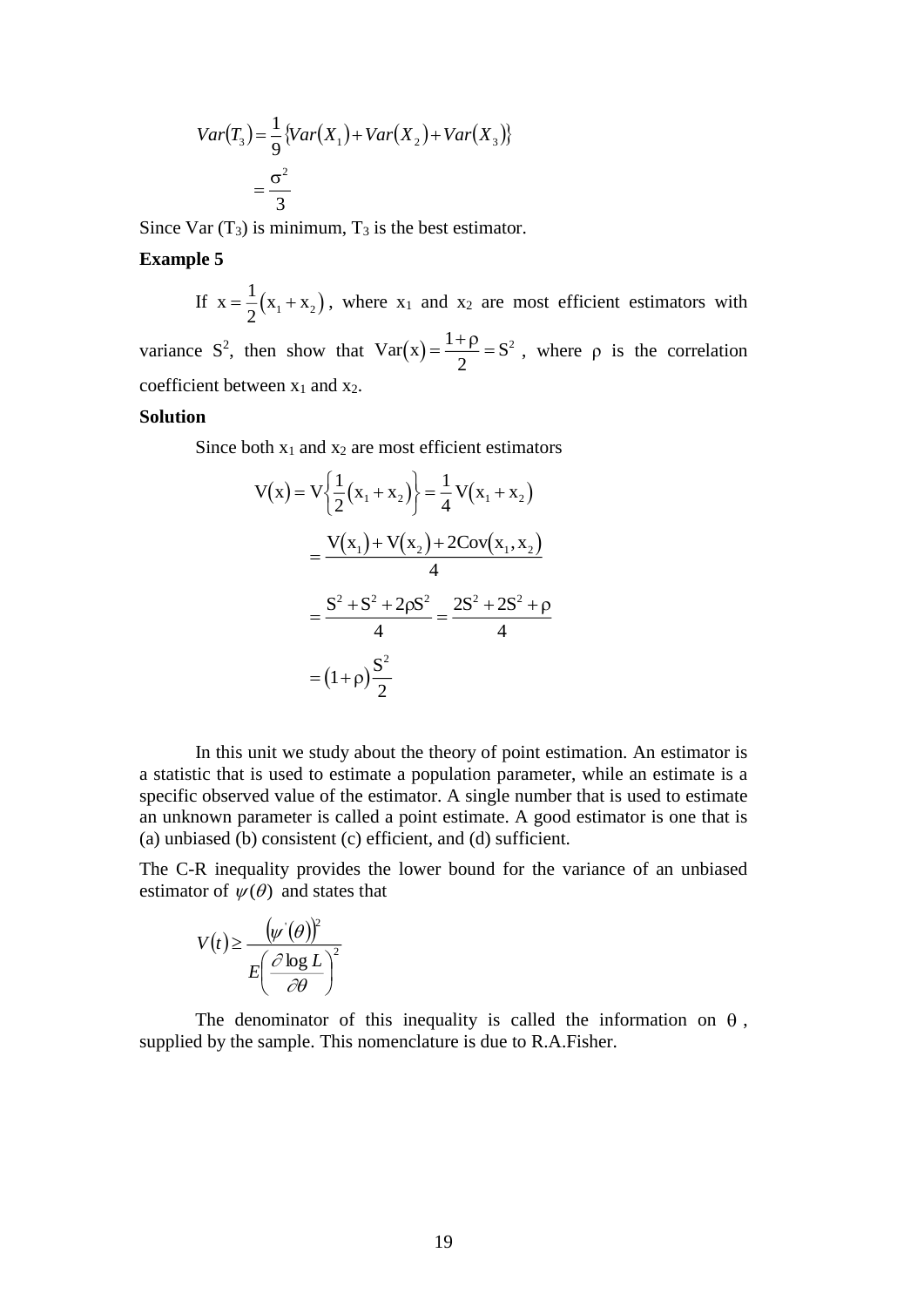## **Sufficiency and Factorization Theorem**

 In the previous we read about the properties of a good estimator. Sufficiency is another desirable property of an estimator. An estimator is sufficient if it makes so much use of the information in the sample that no other estimator could extract additional information from the sample about the population parameter being estimated.

According to R.A.Fisher, " A sufficient statistic summarizes the whole of the relevant information supplied by the sample ".

Now we will study the concept of sufficiency in detail.

## **Sufficiency**

The only information that guides the investigator in making a decision is supplied in the form of a random sample of size n drawn from the parent population. In most of the cases, it would be too numerous and too complicated a set of observations to be directly dealt with and so a simplification or reduction would be desirable. Naturally one should use for such reduction of data, some statistics that loose as little of the information contained in the sample that is relevant to parameter θ.

It is this objective that leads to the concept of sufficient statistics. The principle of sufficiency is a principle for reducing or condensing the original random sample to a few statistics which may than be used for the purpose of drawing inference about the parent population characterized by  $\theta$ . Loosely speaking, sufficiency amounts to replacing the sample observations  $X_1$ .  $X_2, \ldots, X_n$  by few statistics  $T_1, T_2, \ldots, T_K$  and thus discarding information, which is not relevant to  $\theta$  and retaining every thing that is essential.

T is said to be a sufficient statistic of  $\theta$  if conditional distribution of sample values given  $(T = t)$  is independent of  $\theta$ . This definition is not very satisfactory because conditional distribution may not always be defined.

However where the random variables have purely discrete or purely continuous distribution, this definition is alright. Since these two are the cases, which we are concerned with at this level the above definition may be taken as adequate for our purpose.

A sufficient statistic T is said to be minimal sufficient if it is a function of every other sufficient statistic.

**Note:** The term 'function' is used here in a wide sense to include vector valued functions.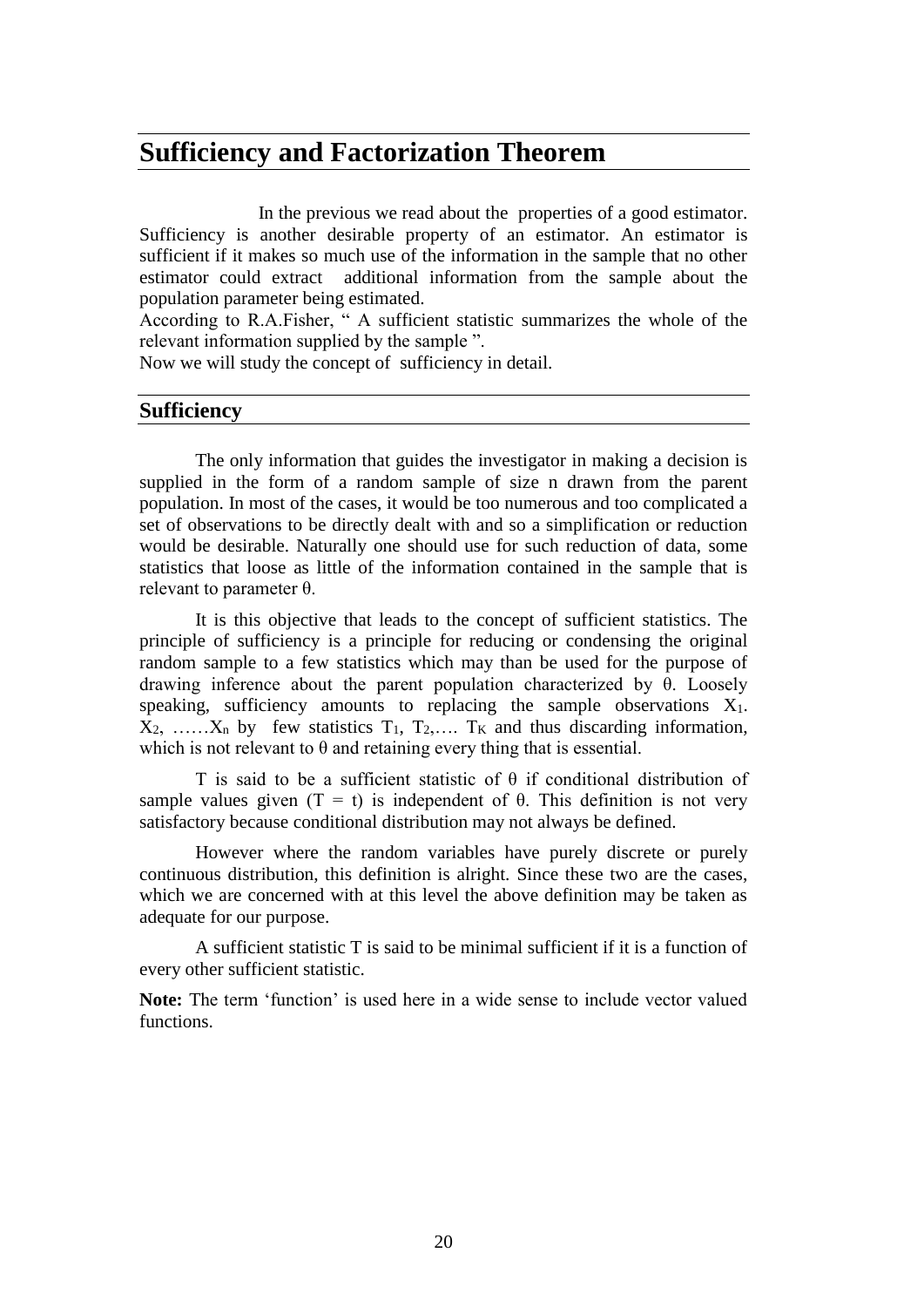#### **Example**

Let  $(X_1, X_2, ..., X_n)$  be a random sample from a Bernoulli population with parameter 'p',  $0 \le p \le 1$ 

(i.e) l ∤  $=\begin{cases} 1 & \text{with probability } p \\ 0 & \text{with probability } (1-p) \end{cases}$ 1 with probabilit y p *Xi*

 Let  $T = \sum X_i$ 

Hence 
$$
P(T = K) = {^{n}C_{k}} p^{k} (1-p)^{n-k}
$$

The conditional distribution of  $(X_1, X_2, ..., X_n)$  given T, is

$$
P(X_1 \cap X_2 \cap X_3 \cap \dots \cap X_n \cap T = K)
$$
  
= 
$$
\frac{P(X_1 \cap X_2 \cap X_3 \cap \dots \cap X_n \cap T = K)}{P(T = K)}
$$
  
= 
$$
\frac{p^{k}(1-p)^{n-k}}{\binom{n}{k}p^{k}(1-p)^{n-k}} = \frac{1}{nC_k}
$$

Since the conditional distribution is independent of the parameter p,  $=\sum$  $T = \sum_{i=1}^{n} X_i$ *i* 1 is sufficient estimator for p.

Remark: It can be quite tedious to check whether a statistic is sufficient for a given parameter by using the above definition based on the determination of conditional distribution of sample values given the statistic.

 To overcome this difficulty Neyman and Fisher developed a method of examining sufficiency of a statistic known as Neyman -Fisher Factorization theorem.

#### **Neyman-Fisher Factorization Theorem**

The statistic T is a sufficient estimator of the parameter  $\theta$  if and only if the likelihood function of sample values can be written as a product of two functions, one being the function of T and  $\theta$  only, while other is the function of sample values independent of θ.

Mathematically, T is sufficient statistic of  $\theta$  iff

$$
L = G(T, \theta), H(x_1, x_2, \dots, x_n)
$$

Where L stands for the likelihood function of sample values, i.e.

$$
L = \prod_{i=1}^{n} f(x_i, \theta)
$$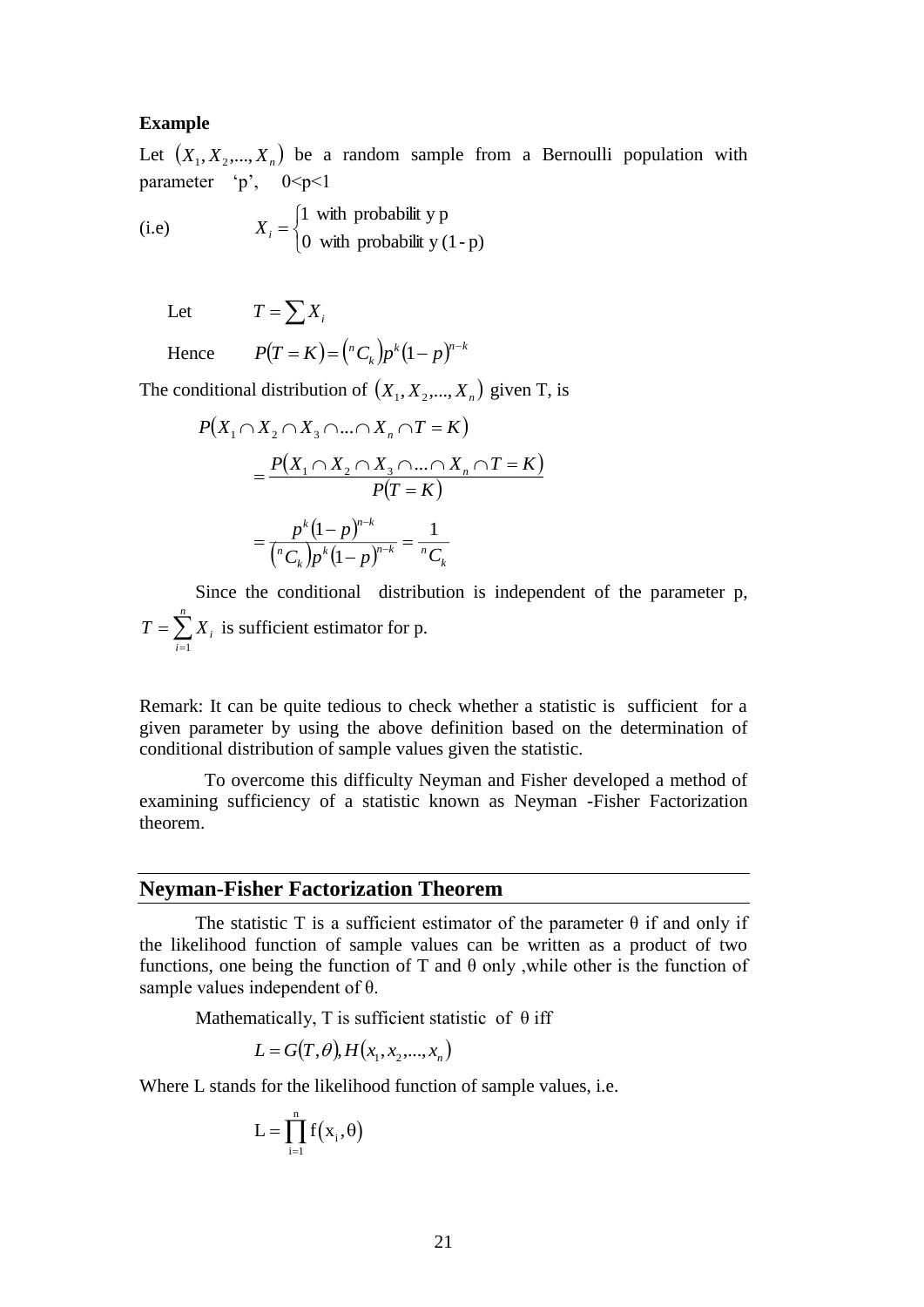(Here  $x_1, x_2, \ldots, x_n$  is the random sample of size n drawn from the population whose p.d.f or p.m.f. is  $f(x, \theta)$ ).

 $G(T,\theta)$  stands for the functions of T and  $\theta$  only and  $H(x_1, x_2,...x_n)$  denotes the function of sample values independent of θ.

#### **Example**:

The statistic  $X$  is a sufficient estimator of the mean of a normal population whit mean μ and variance  $\sigma^2$  (μ unknown,  $\sigma^2$  known).

The likelihood function of sample values based on a random sample of size n is

$$
L = \left\{ \frac{1}{\sigma \sqrt{2\pi}} \right\}^{n} \exp \left[ \frac{1}{2} \sum \left( \frac{x_i - \mu}{\sigma} \right)^2 \right]
$$

We may write -

$$
\sum_{i=1}^{n} (x_i - \mu)^2 = \sum_{i=1}^{n} \{(x_i - \overline{x}) - (\mu - \overline{x})\}^2
$$
  
= 
$$
\sum_{i=1}^{n} (x_i - \overline{x})^2 + \sum_{i=1}^{n} (\overline{x} - \mu)^2
$$
  
(because 
$$
\sum_{i=1}^{n} (x_i - \overline{x})(\overline{x} - \mu) = 0
$$
)  
= 
$$
\sum_{i=1}^{n} (x_i - \overline{x})^2 + (\overline{x} - \mu)^2
$$

Hence

$$
L = \frac{1}{\sigma\sqrt{2\pi}}e - \frac{1}{2}(\overline{x} - \mu)^2 n \times \left\{ \left( \frac{1}{\sigma\sqrt{2\pi}} \right)^{n-1} e - \frac{1}{2}\sum_{i=1}^n \left( \frac{x_i - \overline{x}}{\sigma} \right)^2 \right\}
$$

Here, the first factor on the right hand side depends only on sample mean and the population mean  $\mu$ , and the second factor dose not involve  $\mu$ . Therefore, according to the factorization theorem, sample mean is a sufficient statistic for normal population mean  $\mu$  with the known variance  $\sigma^2$ .

### **Important about sufficiency**

- 1. The original sample  $X_1, X_2, \ldots, X_n$  is always a sufficient statistic.
- 2. A sufficient estimator is always a consistent estimator.
- 3. A sufficient estimator may or may not be an unbiased one.
- 4. A sufficient estimator is the most efficient one if a sufficient estimator exists.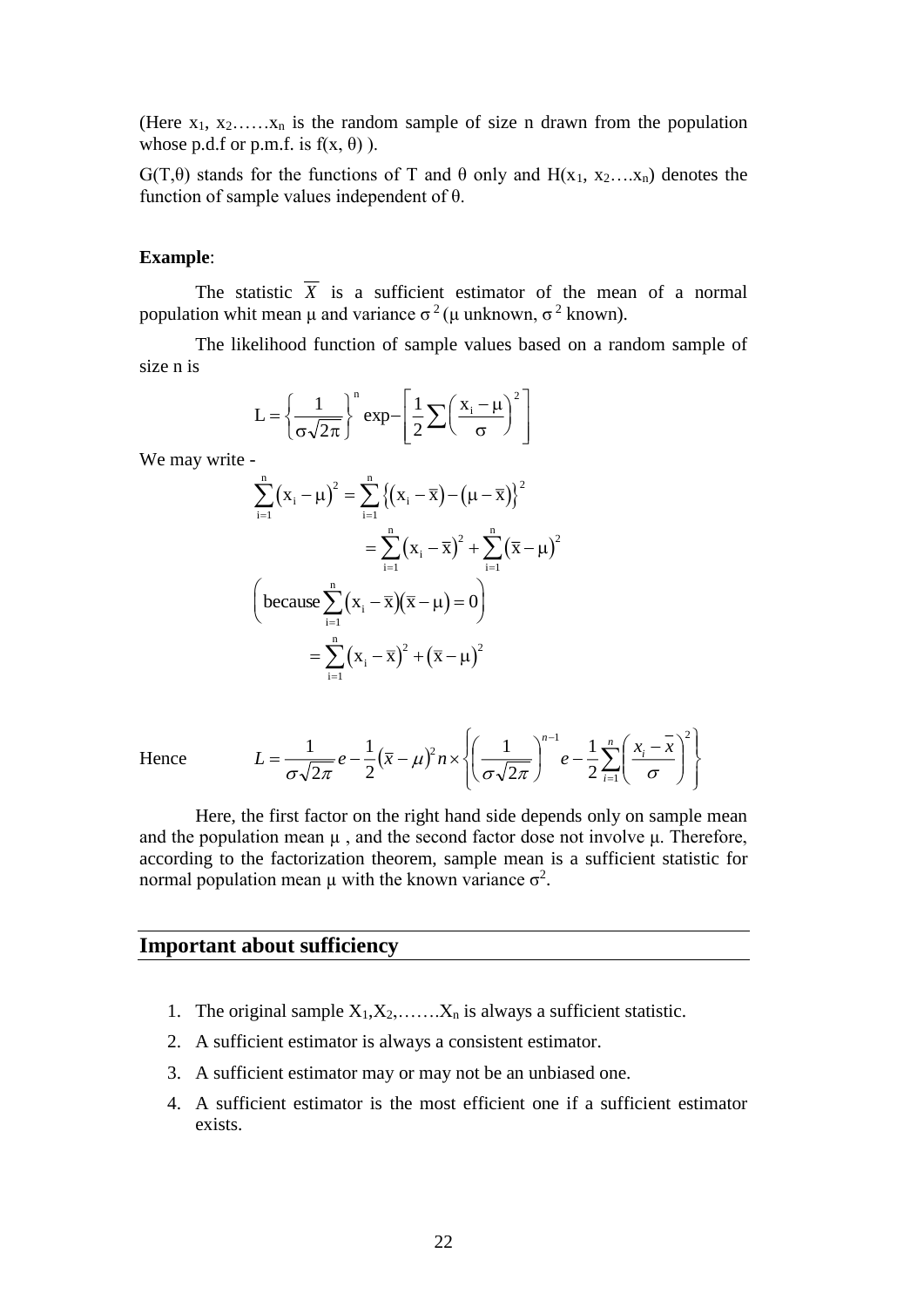## **The Koopman's form of the distribution**

 The most general form of the distributions admitting sufficient statistic is Koopman's form given by

 $L = g(x)h(\theta) \exp{\{a(\theta)\psi(x)\}}$ 

where  $h(\theta)$  and  $a(\theta)$  are the functions of the parameter  $\theta$  only and  $g(x)$  and  $\{\psi(x)\}$  are functions of the sample observations only.

 Binomial , Poisson ,Normal, Exponential are some examples of this type of distributions.

## **The Invariance Property of A Sufficient Estimator**

If T is a sufficient statistic of parameter  $\theta$  and  $\psi(T)$  is one to one function of T than  $\psi(T)$  is sufficient for  $\psi(\theta)$ .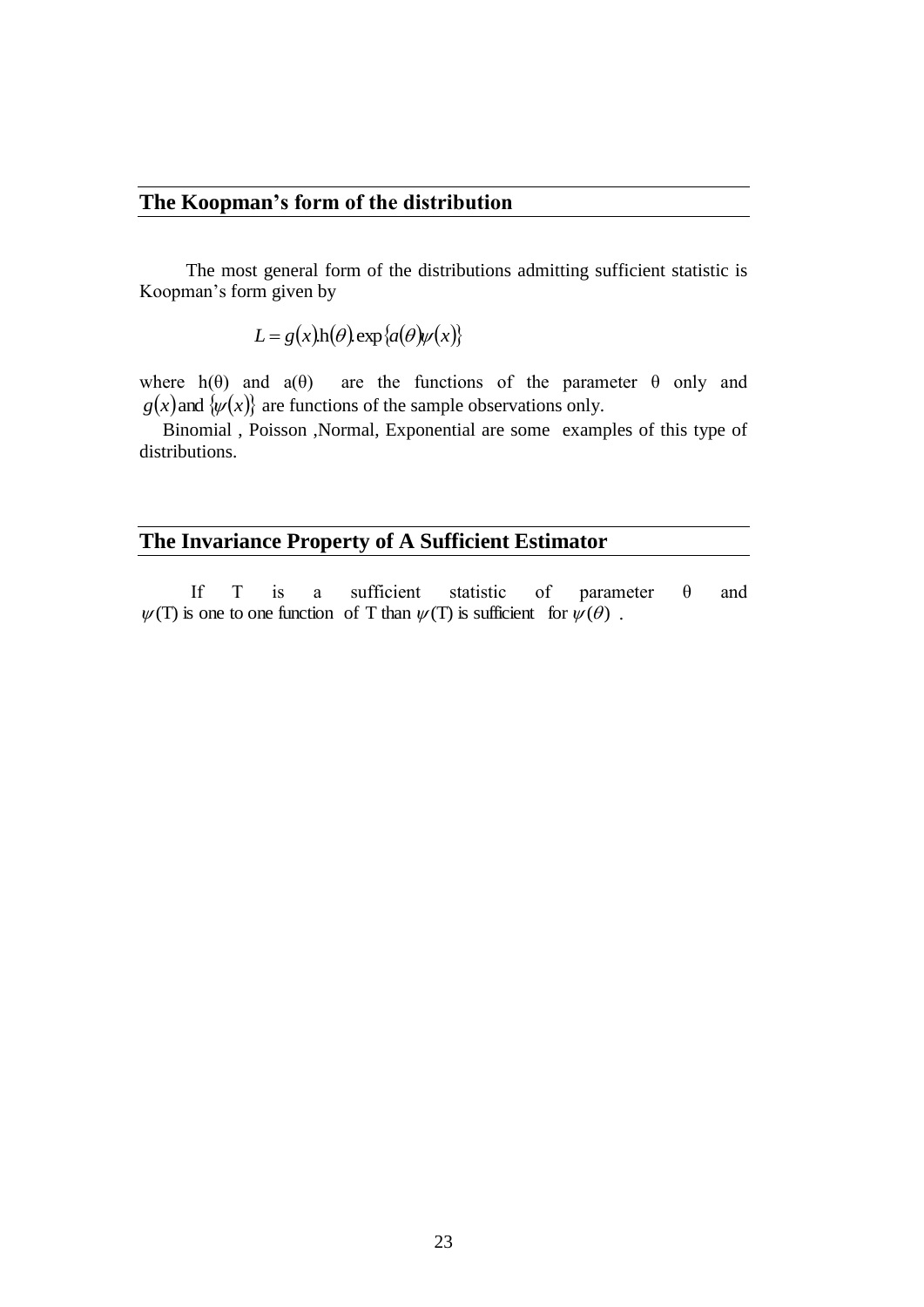## **COMPLETE SUFFICIENT STATISTICS AND RAO-BLACKWELL THEOREM**

 The concept of sufficiency has already been discussed in earlier. The principle of sufficiency plays a very important role in various models of statistical inference. Here in this unit another important concept that of complete family of distributions has been discussed.

 Consider the statistic T based on a random sample of size n say  $X_1, X_2, \ldots, X_n$  with joint distribution depending upon  $\theta \in \Theta$ . The distribution of T itself will in general depend upon  $\theta$ . Let  $\{f_{\theta}(t)\}\)$  be the family of distributions related to T.

The statistic T or more precisely the family of distributions  $\{f_{\theta}(t)\}\; ; \; \theta \in \Theta$  is called complete , if for any measurable function  $\phi(T)$ , we have

 $E(\phi(T) = 0 \implies \phi(T) = 0$  almost everywhere (for all  $\theta \in \Theta$ ) i.e.  $E[\phi(T)] = \int \phi(t) dF_{\theta}(t) = 0 \Rightarrow \phi(t) = 0$ 

Here  $E(\phi(T))$  denotes the expected value of  $\phi(T)$ .

If in addition to above property  $\phi(T)$  is such that  $\phi(T) < M$ , for some finite M then T is said to be boundedly complete .

#### **Some illustrations**

.

**1.** We have seen that if  $X_1, X_2, \ldots, X_n$  are a random sample from the binomial distribution with parameter  $\theta(0 < \theta < 1)$ , whose p.m.f.

$$
= \theta^x (1 - \theta)^{1-x} \quad \text{if } x = 0, 1
$$
  
= 0 , otherwise ,  
then the statistic  $T = \sum_i X_i$  is sufficient for  $\theta$ .  
Now T has a binomial p.m.f.

$$
g_{\theta}(t) = \begin{cases}^{n}C_{t} \theta^{t} (1-\theta)^{n-t} \end{cases}
$$
 if  $t = 0,1,2,......n$   
= 0 otherwise.

Hence for any function  $\psi(T)$ ,

$$
E_{\theta}\psi(T) = \sum_{t=0}^{n} a(t) \cdot \theta^{t} \cdot (1 - \theta)^{n-t},
$$
  
where  $a(t) = {^{n}C_{t} \cdot \psi(t)}$ .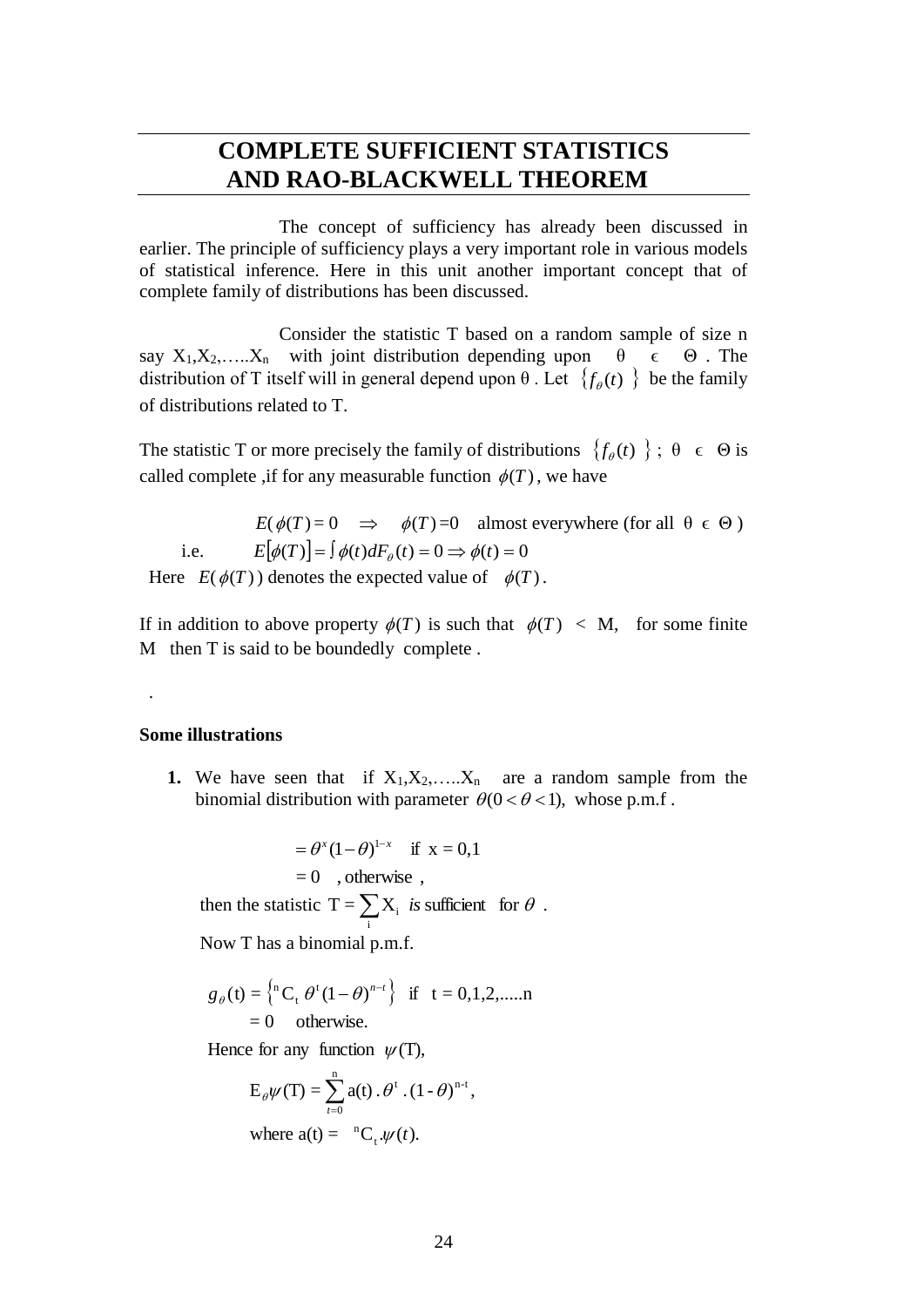Hence ,

$$
E_{\theta}\psi(T) = 0 \text{ for all } \theta \text{ such that } 0 < \theta < 1
$$
  
\n
$$
\Rightarrow a(0)(1-\theta)^n + a(1)\theta(1-\theta)^{n-1} + \dots + a(n)\theta^n = 0
$$
  
\nfor all  $\theta$  such that  $0 < \lambda < \infty$  where  $\lambda = \theta/(1-\theta)$ .

the left hand side in this identity is a polynomial in  $\lambda$ , all the coefficients of which must be zero, hence

 $\psi(t) = 0$ , for t = 0,1,2......n, i.e. for all the values of T with non zero probabilities (for all  $0 < \theta < 1$ ).

Hence T is a complete statistic. In other words, the binomial family of distributions is complete .

2. Let  $X_1, X_2, \ldots, X_n$  are a random sample from some Poisson distribution ,whose p.m.f. may be written as

$$
f_{\theta}(x) = \left\{ \frac{\exp(-\theta) \theta^{x}}{x!} \right\} \text{ if } x = 0, 1, 2 \dots
$$

$$
= 0 \qquad \text{other wise}
$$

where the parameter  $\theta \in (0, \infty)$ .

we have already seen that  $T = \sum X_i$  is a sufficient statistic for  $\theta$ . Again, T is also distributed in the Poisson form with parameter  $n\theta$  i.e. with p.m.f.

$$
f_{\theta}(t) = \frac{\exp(-n\theta) \cdot (n\theta)^{t}}{t!} \text{ if } t = 0, 1, 2, \dots
$$
  
= 0 \tother wise

Hence

$$
E_{\theta}(\psi(T)) = \sum_{t=0}^{\infty} \psi(t) \cdot \frac{\exp(-n\theta) \cdot (n\theta)^{t}}{t!}
$$
  
=  $\exp(-n\theta) \sum_{t=0}^{\infty} a(t) \cdot \theta^{t}$ , say,

 $\Rightarrow \sum^{\infty}$  a(t).  $\theta^1 = 0$  for all  $\theta$  such that  $0 < \theta < \infty$ consequent ly ,  $E_{\theta}\psi(t) = 0$  for all  $\theta$  such that  $0 < \theta < \infty$ where  $a(t) = \frac{\psi(t) \cdot n^t}{t!}$  $t=0$  $\theta^t = 0$  for all  $\theta$  such that  $0 < \theta$ 

however , it is known from algebra that a convergent power series which is identically zero must have all the coefficients equal to zero . As such ,

$$
a(t) = 0
$$
 for  $t=0,1,2,...$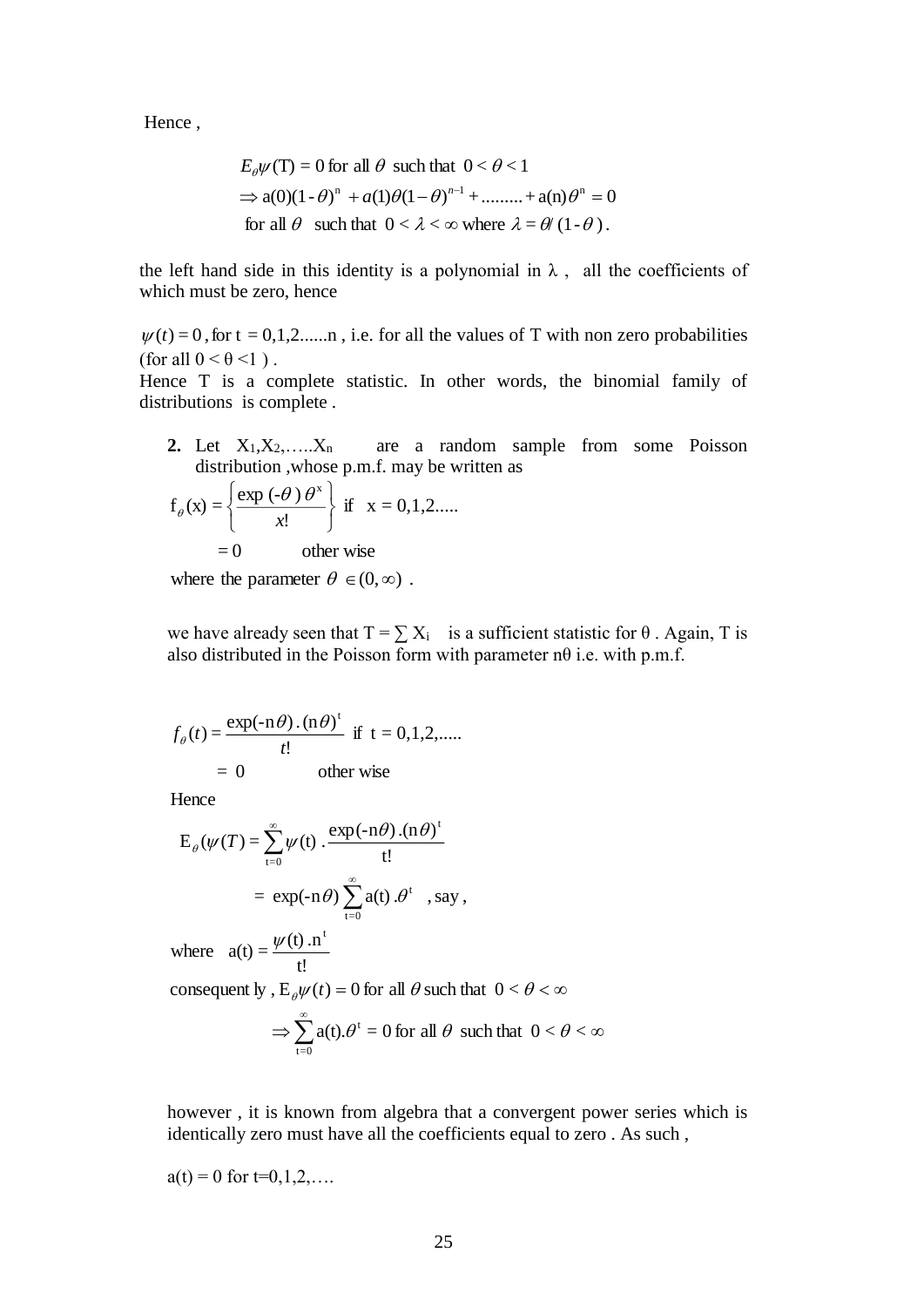i.e.  $\psi(t) = 0$  for  $t = 0, 1, 2, \dots$ 

But for every  $\theta \in (0,\infty)$ , these are the values of T with positive probabilities. Hence T is a complete statistic, or in other words, the Poisson family of distributions is complete.

**3.** Let  $X_1, X_2, \ldots, X_n$  be a random sample from some normal distribution with unknown mean but known variance , say from  $N(\theta, \sigma^2)$ , where  $-\infty < \theta < \infty$ .

We know that  $T = X$  is sufficient for  $\theta$  and that it has the p.d.f.

$$
g_{\theta}(t) = \frac{\sqrt{n}}{\sigma\sqrt{2\pi}} \cdot \exp\left(-n(t-\theta)^2/2\sigma^2\right)
$$
  
If  $E_{\theta}[\psi(T)] = 0 \,\forall \,\theta \in \Theta$ , then  

$$
\int_{-\infty}^{\infty} \psi(t) \exp\left(-nt^2/2\sigma^2 + n\theta \, t/\sigma^2\right) dt = 0
$$

for  $-\infty < \theta < \infty$ . However the left hand side is the bilateral Laplace transform of the function  $\psi(t) \exp(-nt^2/2\sigma^2)$ . From the unicity theorem of this type of transform it follows that

$$
\psi(t) \exp(-nt^2/2\sigma^2) = 0 \text{ (all } \theta \in \Theta)
$$
  

$$
\psi(t) = 0 \quad \text{for all } \theta \in \Theta
$$

Hence the family of normal distributions with known variance is complete .

#### **Complete Sufficient Statistic**

A statistic which is complete as well as sufficient is known as complete sufficient statistic .

**Example 1** : In case of a Poisson distribution with parameter  $\lambda$  i.e. when

$$
f(x) = \frac{e^{-\lambda} \cdot \lambda^{x}}{x!}, \quad 0 < \lambda < \infty \quad , \quad x = 0, 1, 2, \dots
$$

 $\overline{X}$  = sample mean, is a complete sufficient statistic.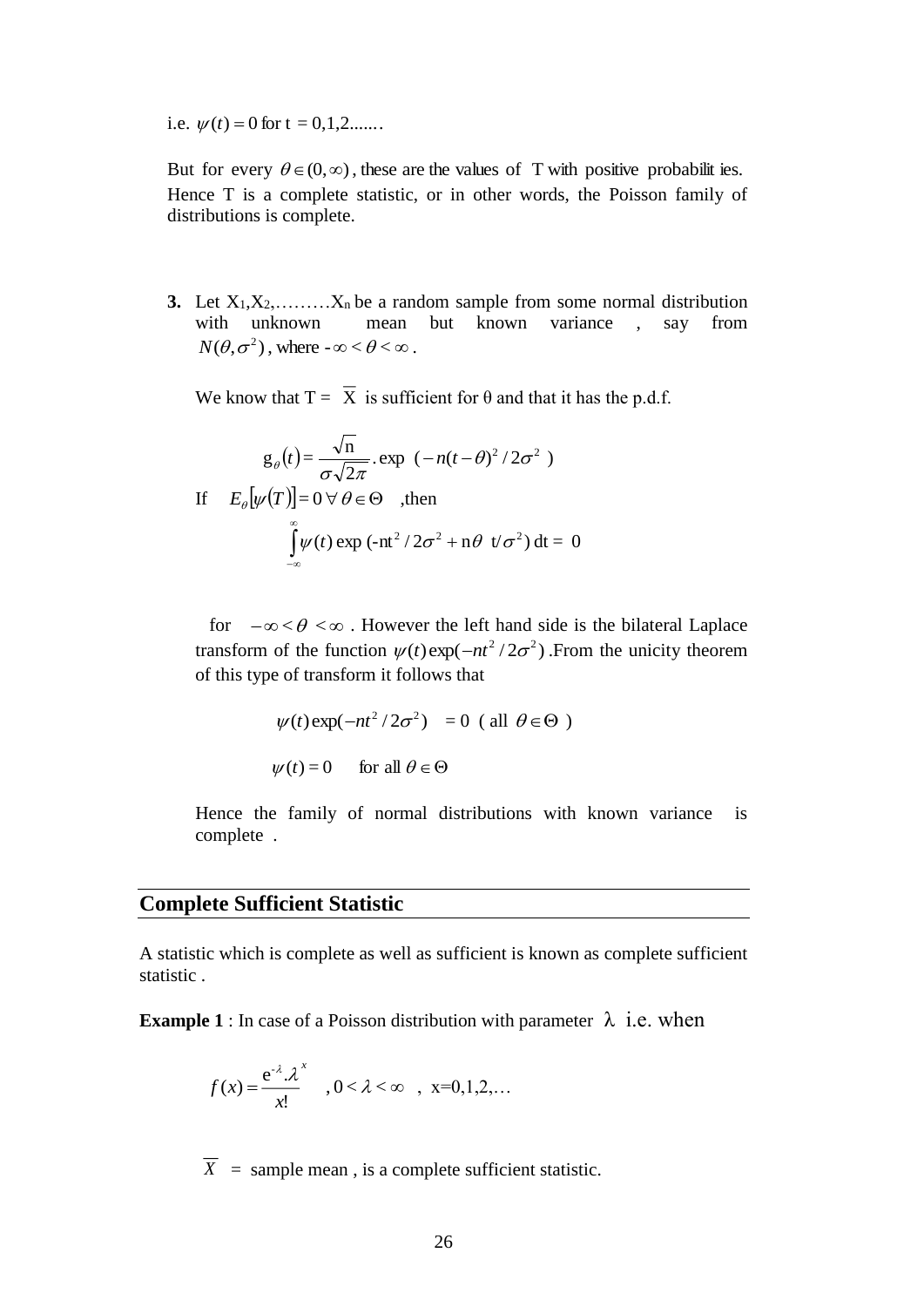**Example 2 :** For a binomial distribution B(n,p), i.e.  $f(x) = {}^nC_x p^x (1-p)^{n-x}$  $f(x) = C_x \cdot p^x \cdot (1-p)^{n-x}$ ,  $X/n$  is a complete sufficient statistic for p.

## **Rao –Blackwell Theorem**

 The Cramer –Rao inequality gives us a tool of judging whether or not a given unbiased estimator is also an M.V.U.E. . Moreover , the application of Cramer –Rao theorem is too restrictive because of its regularity conditions under which it is valid .

Rao- Blackwell theorem enables us to obtain an M.V.U.E. from any unbiased estimator by using a sufficient statistic, say T of parameter  $\theta$ . The only condition that must be fulfilled is that T must also be complete .

Let U be any unbiased estimator of  $r(\theta)$  where  $r(\theta)$  is an unknown function of θ . Let T be a sufficient statistic of θ . Define

> $\phi(T) = E[U/T]$ , which is independent of  $\theta$ . ( It is guaranteed because of sufficiency of T for  $\theta$ )

Then,  $\phi(T)$  is itself an unbiased estimator of  $r(\theta)$  and

$$
\text{Var}(\phi(T)) \leq \text{Var}(\mathbf{U})
$$

#### **Proof :**

We have , E (U)  $= r(\theta)$  (as U is an unbiased estimator of r( $\theta$ )) E(U) may be written as  $E(U) = E \{E(U/T)\}$  (By the theory of conditional expectation)  $= E (\phi(T))$  (As  $\phi(T) = {E(U/T)}$ ) Hence , we have

 $E(U) = E(\phi(T)) = r(\theta)$ 

Which shows that  $\phi(T)$  is an unbiased estimator of  $r(\theta)$ 

Further ,we may write Var (U) as

$$
Var(U) = Var \{E(U/T)\} + E \{V(U/T)\}
$$
  
(By the theory of conditional Expectation).

Variance is a non-negative quantity and expectation of a non-negative quantity is always non negative.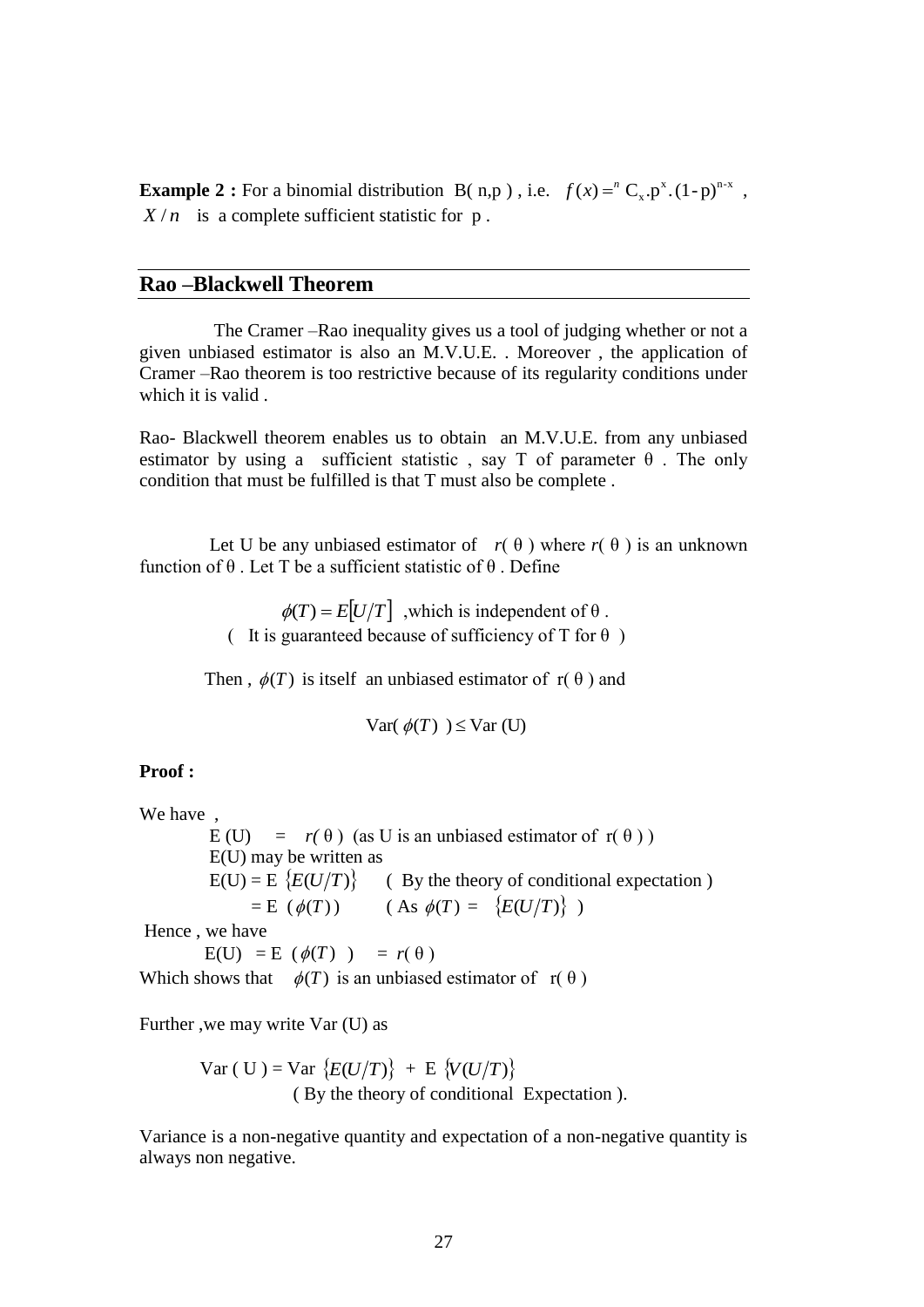Hence

$$
E\left\{V(U/T)\right\} \geq 0
$$
  
So that we have  $Var(U) \geq Var\left\{E(U/T)\right\}$   
 $\geq Var(\phi(T))$  as  $\phi(T) = \left\{E(U/T)\right\}$   
Hence Proved.

The implication of this result is that if one is given an unbiased estimator U of  $r(\theta)$ , then one may improve upon U by forming the new estimator  $\phi(T)$  for r( $\theta$ ), based on U and sufficient statistics T. This estimator  $\phi(T)$  is unbiased for  $r(\theta)$  and has smaller variance (or mean squared error) than U. This process of finding a new improved estimator in the sense of smaller variance , starting from an unbiased estimator is called "Blackwellisation" after D. Blackwell.

The estimator  $\phi(T)$  will not be better estimator than U in sense of smaller variance but best in the sense of smallest variance , provided T is also complete . If T is a complete sufficient statistic of  $\theta$  and one may find a function  $\phi(T)$  of T such that  $E[\phi(T)] = r(\theta)$  $\phi(T)$  is necessarily an UMVUE of

# **Example**

 $r(\theta)$ .

Let  $X_1, X_2, \ldots, X_n$  be a random sample from N  $(\mu, \sigma^2)$ ,  $\mu$  known and  $\sigma^2$  unknown.

We wish to find out  $\sigma^2$ . We know that  $T = \sum (x - \mu)^2$  $=\sum_{i=1}(x$ *i*  $T = \sum (x - \mu)^2$  is a complete sufficient statistic of  $\sigma^2$ . Moreover 2  $\sum_{i=1}^{\infty} \left( \frac{x-\mu}{\sigma} \right)$  $\overline{\phantom{a}}$  $\left(\frac{x-\mu}{\mu}\right)$ l  $\frac{n}{\sqrt{x}}$   $(x$ *i x*  $\sigma$  $\frac{\mu}{\epsilon}$  follows a chi square distribution with n degrees of freedom .

Hence E 
$$
\sum_{i=1}^{n} \left( \frac{x - \mu}{\sigma} \right)^2 = n
$$

$$
\text{Or} \qquad E\left[\frac{1}{n}\sum_{i=1}^{n}(x-\mu)^2\right] = \sigma^2
$$

 Or I J  $\left(\frac{T}{-}\right)$ l ſ *n*  $E(\frac{T}{\tau}) = \sigma^2$ Or  $E(S_0) = \sigma^2$  where  $S_0 = T/n$ 

This shows that  $S_0$  is MVUE of  $\sigma^2$ .

Example : Let  $X_1, X_2, \ldots, X_n$  be a random sample of size n taken from a Poisson distribution with parameter  $\theta$  i.e. its p.m.f. is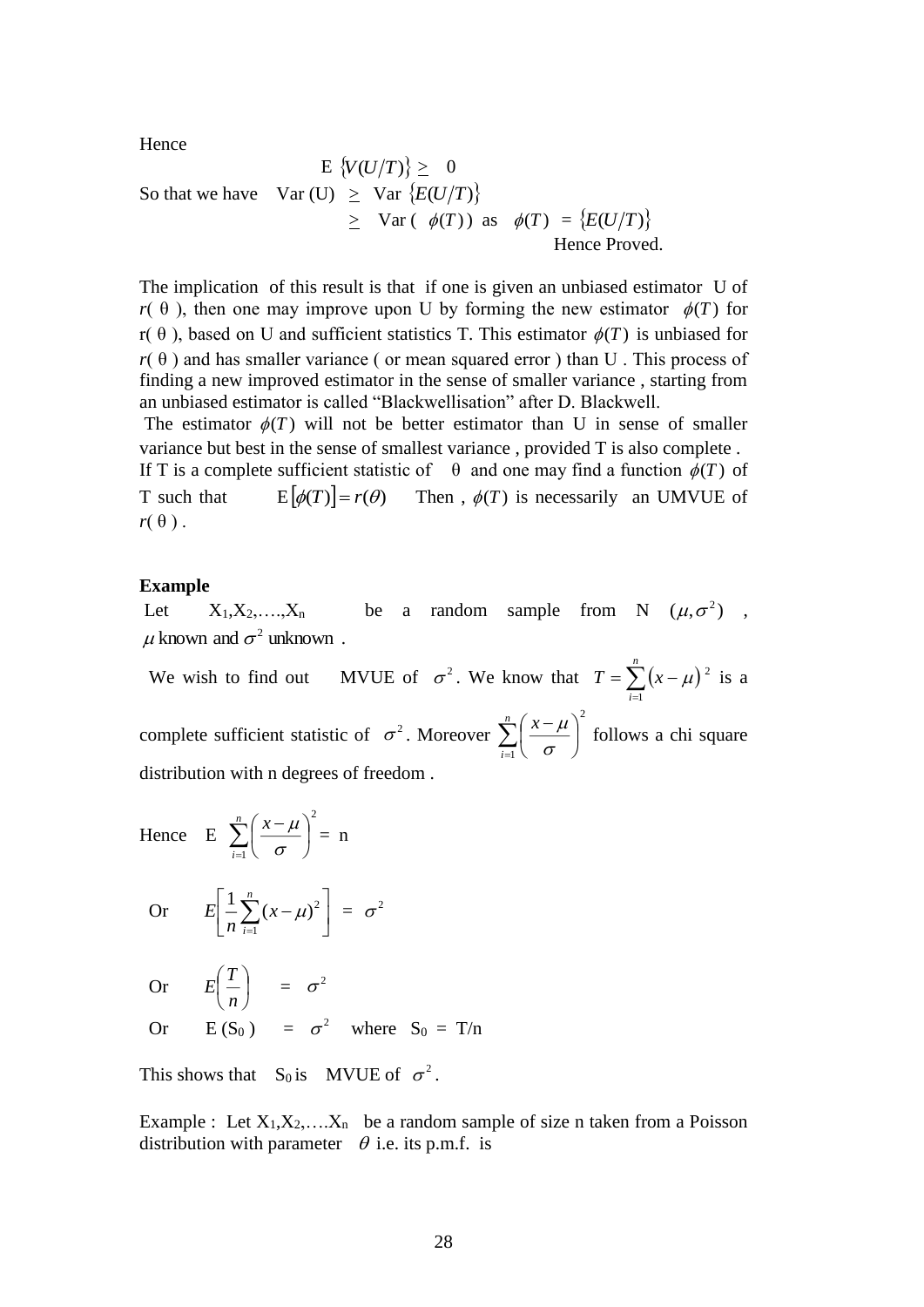$$
p(x,\theta) = \frac{e^{-\theta} \cdot \theta}{x!}
$$
; x = 0,1,2,... $\infty$ ,  $\theta > 0$ .

Let  $\theta$  be unknown. We wish to find out MVUE of  $r(\theta) = P_r(X = m)$  (when m is known)

$$
= \frac{e^{-\theta} \cdot \theta^m}{m!}
$$

Let us define a r.v. U such that

$$
U = 1 \text{ if } X_i = m
$$

$$
= 0 \text{ otherwise}
$$

Then ,

$$
E(U) = \frac{e^{-\theta} \cdot \theta^{m}}{m!} = 1 \times P_{r}(X_{1} = m) + 0 \times P_{r}(X_{1} \neq m)
$$

$$
= r(\theta)
$$

Implying U is an unbiased estimator of  $r(\theta)$ . We know that  $T = \sum_{n=1}^{n}$ i=1  $X_i$  = sample total is a complete sufficient statistics of  $\theta$ and its distribution is  $P(n \theta)$  i.e.

$$
p(t) = P_r(T = t) = \frac{e^{-n\theta} \cdot (n\theta)^t}{t!}
$$
  
t = 0,1,2,...

Let us consider

$$
\phi(T) = \text{E}(U/T = t)
$$

$$
= P_r \left[ X_1 = m / T = \sum_{i=1}^{n} X_i = t \right]
$$

$$
= \frac{\Pr\left[X_1 = m, \sum_{i=2}^n X_i = t - m\right]}{\Pr\left[T = \sum_{i=1}^n X_i = t\right]}
$$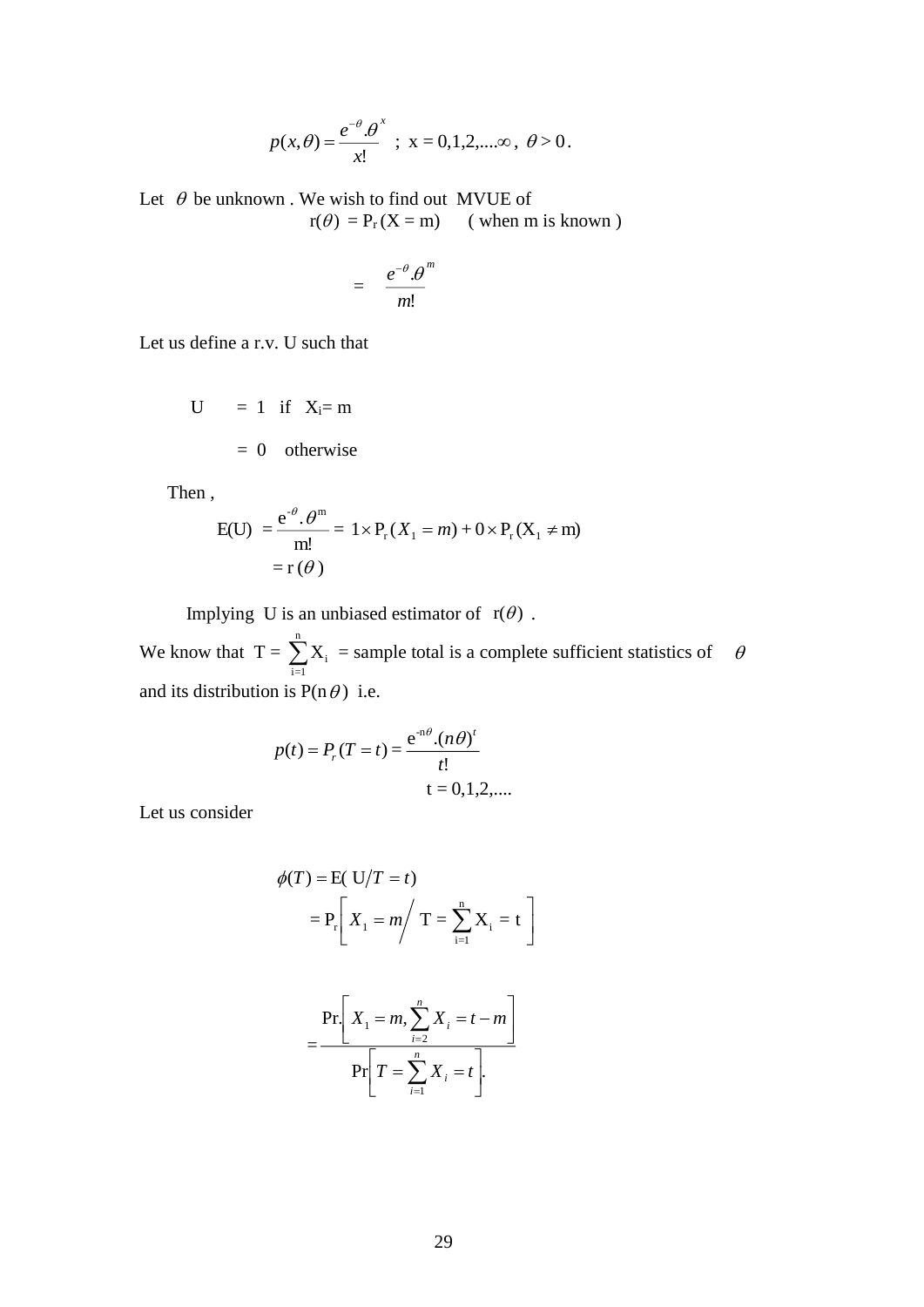$$
= \frac{\frac{e^{-\theta}\theta^m}{m!} \cdot \frac{e^{-(n-1)\theta} \cdot [(n-1)\theta]^{t-m}}{(t-m)!}}{\frac{e^{-n\theta} \cdot (n\theta)^t}{t!}}
$$
  

$$
= {}^{t}C_m \cdot \frac{(n-1)^{t-m}}{n^t}
$$
  
Thus  $\phi(T) = {}^{T}C_m \cdot \frac{(n-1)^{T-m}}{n^T}$  is an unbiased estimate of  $r(\theta)$   
 $= \frac{e^{-\theta} \cdot \theta^m}{\theta}$ .

But T is also a complete sufficient statistic of  $\theta$ . Hence  $\phi(T)$  is a MVUE of  $r(\theta) = \frac{\epsilon}{m!}$  $\bm{\theta}^{^m}$ *m*  $e^{-\theta}.\theta$ .

Here  $\phi(T)$  has been defined as per norms of Rao Blackwell theorem. It is unbiased estimator of  $r(\theta)$  with a variance that is at least as small as the variance of U. In this way ,one may start from any unbiased estimator for  $r(\theta)$ and get a new one from it by using the conditional expectation of this estimator for given T. However all these estimators are equal because T is complete and therefore,  $\phi(T)$  is MVUE of  $r(\theta)$ .

Example : Let  $X_1, X_2, \ldots, X_n$  be a random sample of size n taken from  $U(0, \theta)$ i.e.

$$
f(x, \theta) = \begin{cases} 1/\theta, 0 < x \le \theta; \ \theta > 0 \\ 0 \qquad \text{otherwise} \end{cases}
$$

Our problem is to find out MVUE of  $\theta$ .

Let  $T = X_{(n)}$  be the nth order statistics of  $\theta$ .

Then T is a sufficient and complete statistics of  $\theta$  and its p.d.f. is given by

$$
f(t) = \frac{nt^n}{\theta^n}, \qquad 0 \le t \le \theta, \theta > 0
$$

Hence,  $E(T) = |t f(t) dt$  $\int\limits_0^\infty$ 

Thus

.

 $\overline{\theta}^{\,m}$ 

 $=\frac{c}{m!}$ 

*m*  $e^{-\theta}$ . $\theta$